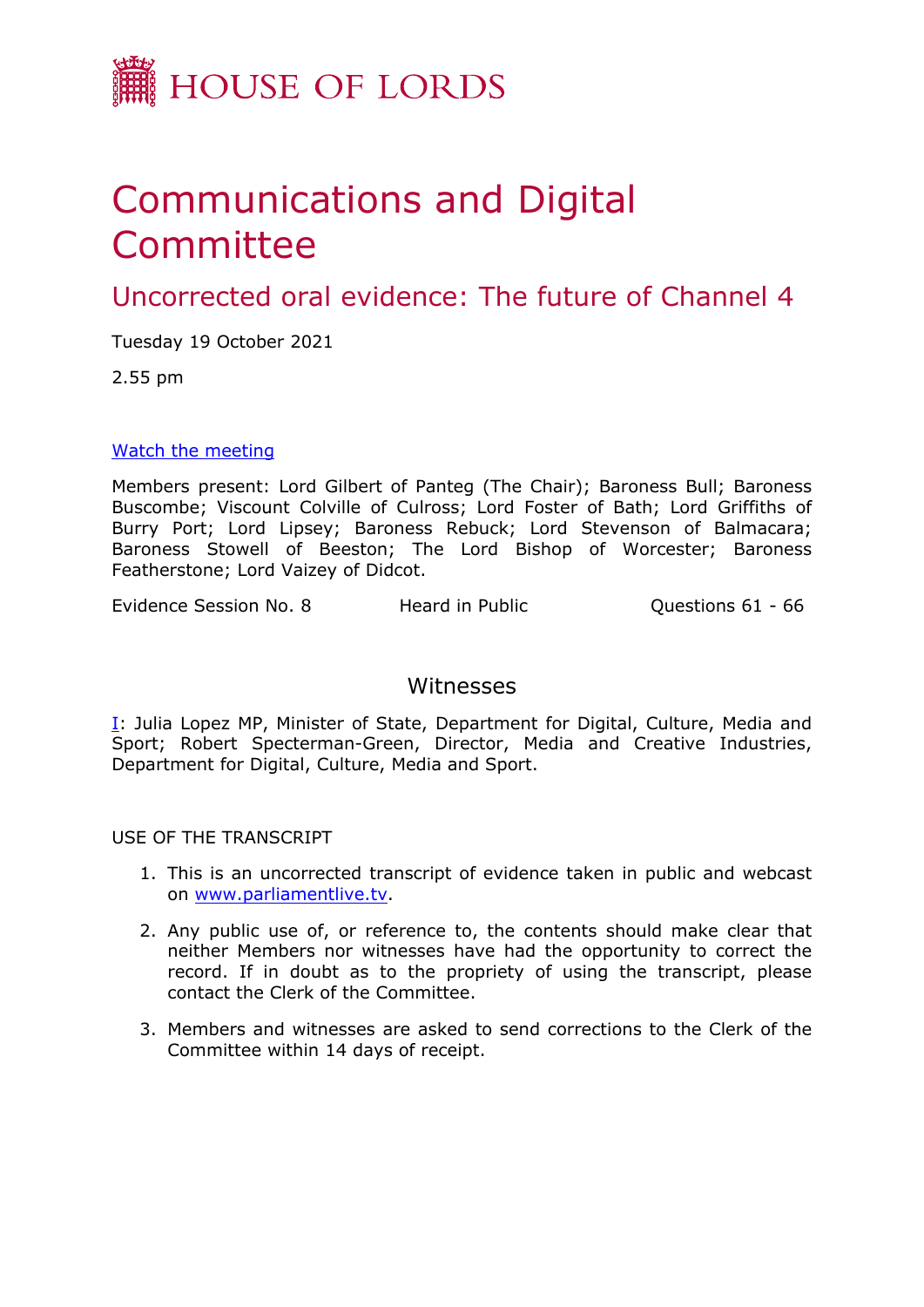## <span id="page-1-0"></span>Examination of witnesses

Julia Lopez MP and Robert Specterman-Green.

Q61 **The Chair:** Welcome to Julia Lopez, the Minister of State at DCMS, who is joining us to give evidence in our inquiry into the future of Channel 4, following the publication of government proposals to consider its future ownership. Julia Lopez is joined by Robert Specterman-Green, who is director of media and creative industries for the department. You are both very welcome. Thank you for taking the time to join us today. A transcript of the evidence will be taken, as is usual, and the session will be broadcast online.

Minister, would you like to start with any brief words of introduction and any overarching points that you want to make? We will then open up to questions from members of the committee.

*Julia Lopez:* Thank you very much for the introduction and thank you to the committee for having me. This is my first in-person Select Committee appearance. I became a Minister in the virtual world of pandemic Parliament. I was at the Cabinet Office. Part of my brief looked at digital and data within government. I was then moved to DCMS in the September reshuffle, so I have been in place not too long, about three and a half or four weeks. My remit will include broadcast. I am joined by Robert Specterman-Green. Robert is the official who looks after this policy area, and I have an excellent team of officials working on broadcasting issues.

If I think about the priorities that I have and also those of the department, I am very keen that the Secretary of State and I support public service broadcasting, because high-quality content and having UK experience on television are important for the people we serve, and it is an important aspect of global Britain and the soft power that we project.

Public service broadcasting is also extremely important when it comes to the wider creative economy, whether that is independent production or looking at the wider creative skills base and so on. To do that, we need to look at the broad question of how we make our public service broadcasters sustainable, not just in the next couple of years but long into the future. It is that question that we have about that five-, 10- and 20-year outlook that makes us revisit the question of Channel 4 and whether it is in the right ownership in its current structure.

As the committee will know, a recent public consultation has been undertaken asking that question. The Government have suggested that they are minded to sell but that decision is not yet made. The consultation closed in the middle of September and we will be looking at all the responses we have received. This is really about looking at the current financial model of Channel 4. The committee will be familiar with the fact that Channel 4 is not able to access capital in the way that other broadcasters are, which we think poses challenges to its long-term sustainability, and it is not able to own its own content, which again is going to be a challenge, because the entire broadcasting landscape is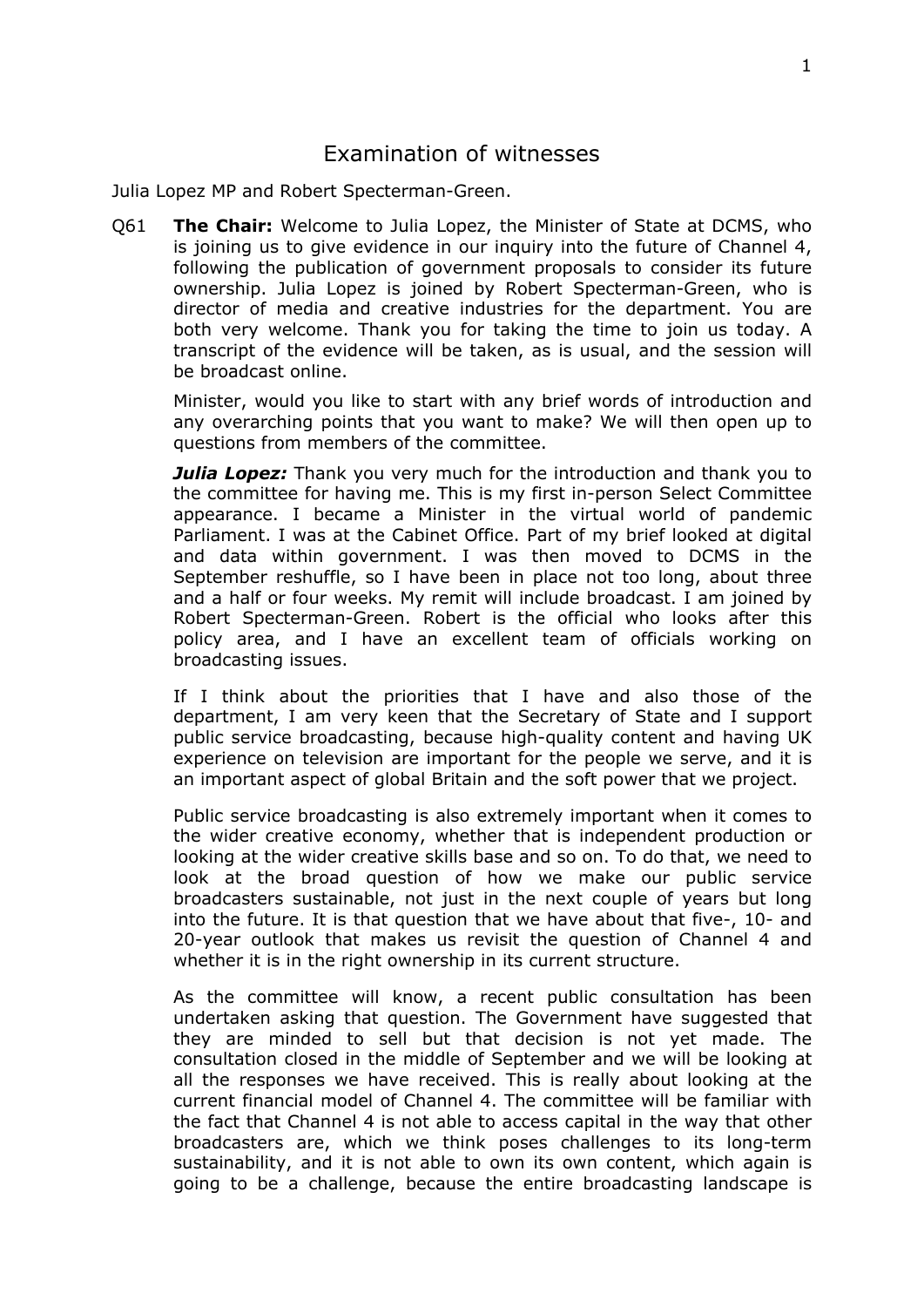changing very rapidly. Again, the committee will be aware of this. We are seeing the entry of American streamers with very deep pockets.

We also question whether the original intention of Channel 4, which was to stimulate the independent production sector, is still an intervention that is required, because the independent production sector has been thriving in recent years. We are very happy that that is the case, but we wonder whether public ownership is still necessary for that to continue into the future.

I hope those comments set out some useful context for you. Robert and I will be happy to answer your questions as best we can. I brought Robert as back-up, because, being in post only a few weeks, I might need some assistance with some of the facts and figures.

**The Chair:** That is great, Minister. Thank you very much indeed. Let us unpick some of that.

Q62 **Baroness Buscombe:** Thank you, Minister, and it is good to see you, Robert. I have a question that you have had sight of and that you have already touched on: to what extent is Channel 4 unsustainable and over what timescale? What do the Government mean by "sustainability" in this context?

I want to give a little more context to this question for the transcript. The Government have said that "it is the Government's current view, which we are testing through consultation", as you have referenced, "that a change in ownership would be the best way to ensure Channel 4 remains a sustainable, successful broadcaster over the long term. That could allow Channel 4 to diversify its income streams, invest in content and production across the UK with greater access to capital", as you have already referenced, Minister, "and form new strategic partnerships".

We have taken evidence from a number of witnesses over a short period of time. Last week, we had the chief executive and chair of Channel 4. When we touched on this point about investing in content, it was interesting that the chief executive of Channel 4, backed up by the chair, said that it is incorrect to say that a new buyer would spend more money on programming, for example. They might choose to exploit the brand elsewhere and to work out other ways to make money from it abroad, but it is incorrect to say that a different owner would invest more in the company in terms of programming.

Is it programming? What would they invest their money in? The crux of this is really that all of our witnesses who are for privatisation have said that this is an opportunity to get more capital and to have more market power. Michael Grade referenced Channel 4 being a minnow compared with other broadcasters and said that this would be a fantastic opportunity to access more capital. We found that the chair and chief executive were against all of this, disagreeing that this was necessary. Can you deflect that in some way, Minister? It is really important that we ensure that it really is necessary to privatise in order to be sustainable and viable—at the end of the day, this is all about the money—for the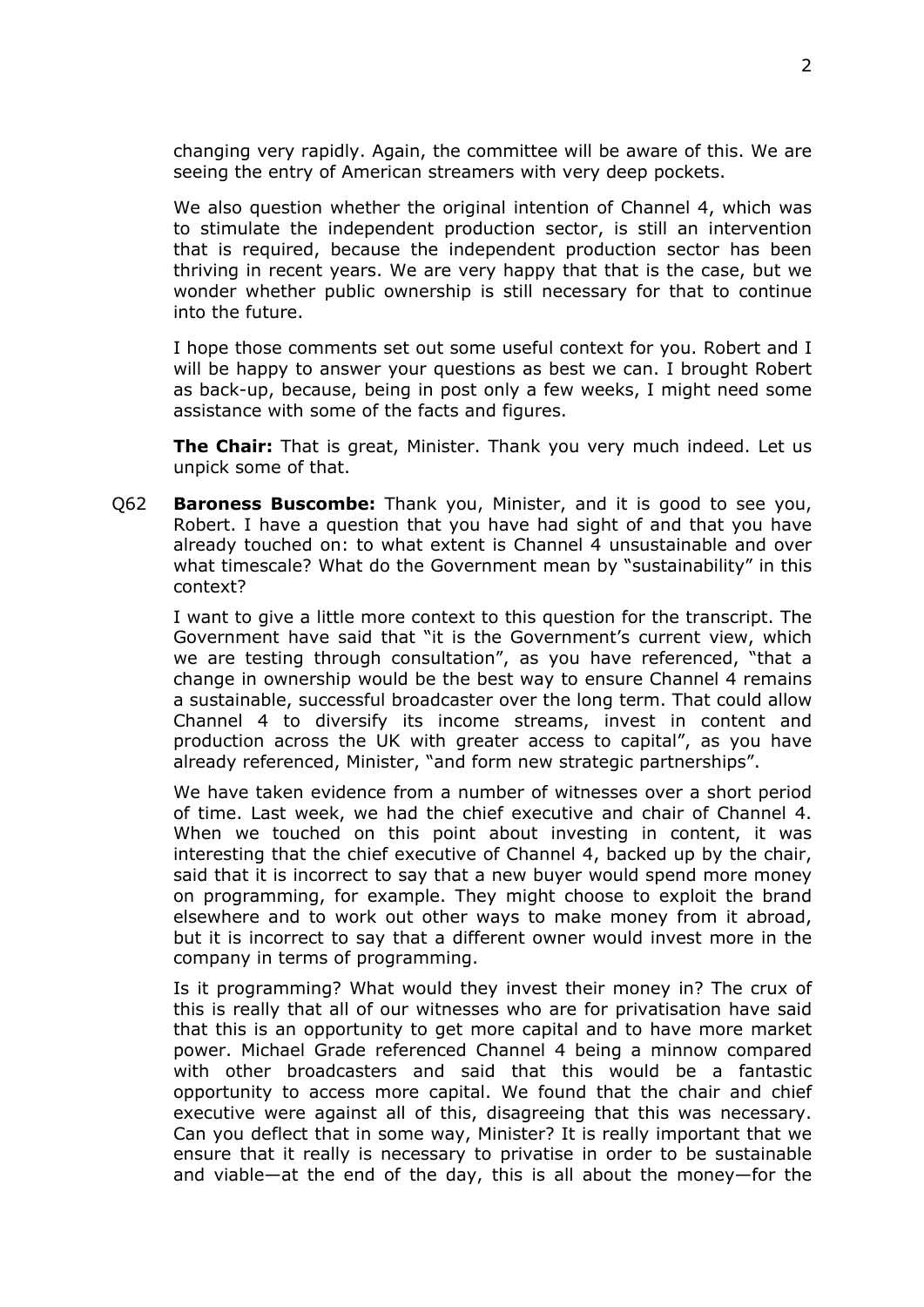longer term.

*Julia Lopez:* Yes, certainly. I should say that the Government have not made a decision on whether or not to sell. I come to this without any particular baggage on the question. I will be testing the arguments when I look at those consultation responses.

Looking at it fairly afresh, I would say that there is a concern that there is such a dependence upon advertising revenue within the channel. I think it is 90% of revenue. It is trying to shift some of that into digital channels. It is being successful to an extent on that, but to entrench that digital work is going to require more capital. We all understand that being so reliant on traditional broadcast advertising revenue leaves you with a vulnerability as a broadcaster.

That is set in a context where there is consolidation in the market and where other players are going to have more to invest in content and in trying to grab viewers, so those advertising revenues are at risk. The cost of production itself is also going up quite substantially. Although Channel 4 may not be in such a difficult position at the moment, you have to look at the trends and whether it will be able, in future, to compete with some of those other content producers, particularly if it is not able to make use of the intellectual property because it does not own it.

**Baroness Buscombe:** Robert, Channel 4 may not be clinging to the wreckage, because it may be sustainable for the short or medium term, but witnesses have said to us that advertising is going to be flat net growth. Where is the money going to come from to keep it sustainable?

*Robert Specterman-Green:* As the Minister said, the broadcasting sector is going through a huge amount of change. Channel 4 is performing well at the moment. One should recognise the achievements of the current management team. Alex Mahon is doing a very good job. They have recently published a new strategy. A lot of commentators point to their current successes.

What we are trying to do is not ignore the short term but particularly look into the longer term, given the seismic shifts in the way the broadcasting sector is operating. Channel 4, in the way that it is constituted, is really rather uniquely established. It has some rather unique constraints that could hold it back from further growth and from competing and surviving in this fast-moving environment.

One is the point the Minister mentioned around Channel 4's access to capital. It operates in a very different way from other broadcasters. The other is the publisher-broadcaster status, which constrains Channel 4's ability to make content and to leverage the intellectual property that comes with it. When you look at the depth of the pockets of the competition, particularly the big streaming platforms, to continue growing and to build on the early positive steps we are seeing in Channel 4's digital platform, there are legitimate questions about where that investment is going to come from, given those constraints.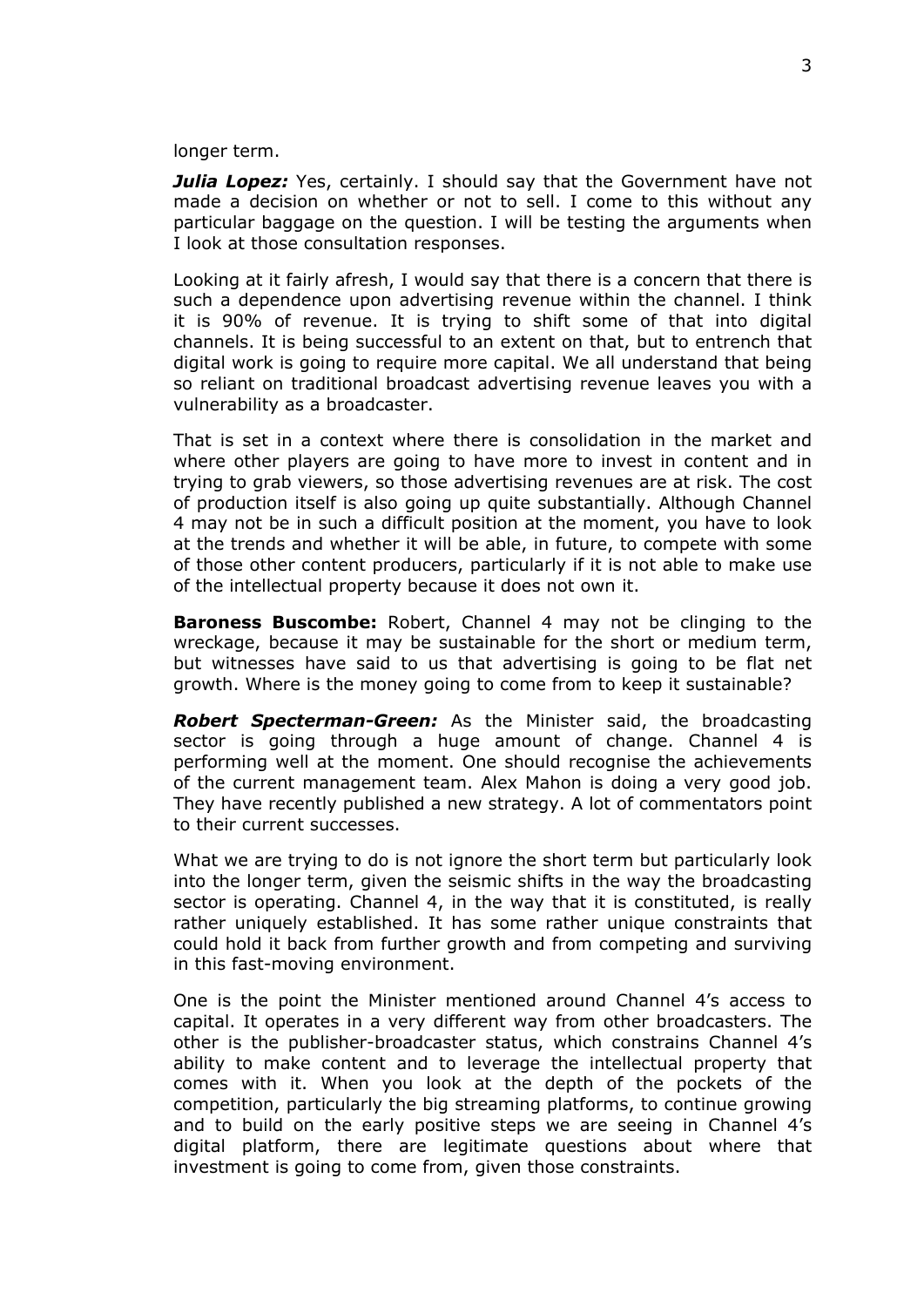As the Minister said, the majority of Channel 4's revenue is from linear broadcasting. It is beginning to grow its digital advertising revenue, but it is still very limited indeed. You need investment to build on the technology, to acquire the content and to leverage that to continue securing the audiences and sustaining the brand for which Channel 4 is very well known. Together that is what we mean by "sustainability". The whole purpose of our consultation was around what is necessary for the long-term sustainability. That is its underlying premise.

**Baroness Buscombe:** Presumably you have not had an opportunity to meet the chair and chief exec yet.

**Julia Lopez:** No, I have not yet. I believe the Secretary of State is meeting them next week. I hope to meet them shortly after that. I am very keen to, but, as I have only been here a short time, that has not been able to happen yet. It will be one of the key meetings that I will be seeking to have.

**The Chair:** Minister, can I just pick you up on the point that Robert made? Channel 4 is broadly doing fine just now but, looking to the longer term, there is at least room for concern about the viability of the business model. That is as yet unproven, which is partly what we are trying to do here. Are you surprised at the response of Channel 4 both to the consultation and to this inquiry? When the chair and chief executive responded to our inquiry, what struck me was that they basically rejected all the arguments for a change in ownership, all the arguments about the funding model and all the arguments about the changing nature of production. They acknowledged that they were happening. They said that everything would be absolutely fine and that you were wrong, broadly there needed to be no change in ownership, and basically no change at all.

Does it surprise you that they did not come back with a more nuanced argument: that they had weighed up the arguments, understood the changing nature of the world, they could see the benefits of private capital but, on balance, they favoured the existing model? Were you surprised that they did not have a more nuanced response?

*Julia Lopez:* As a Minister, I will seek a productive discussion about Channel 4. It is unhelpful if it is viewed through the lens of being any kind of attack on Channel 4. My interest as a Minister is the sustainability of a channel that the public values, that I value as a Minister, that has an important role in the public service broadcasting landscape and that we want to see thrive. It should not be viewed through the idea that privatisation is a bad thing that is there to try to unpick some of the things that make Channel 4 so unique and so valued by its viewership.

As I say, I will be seeking a productive discussion with Channel 4, trying to understand the concerns that it has set out. We are still in the process of looking at all the consultation responses. I have started to read through Channel 4's to try to understand its arguments and see to what extent we can address them. Lord Grade made an interesting point about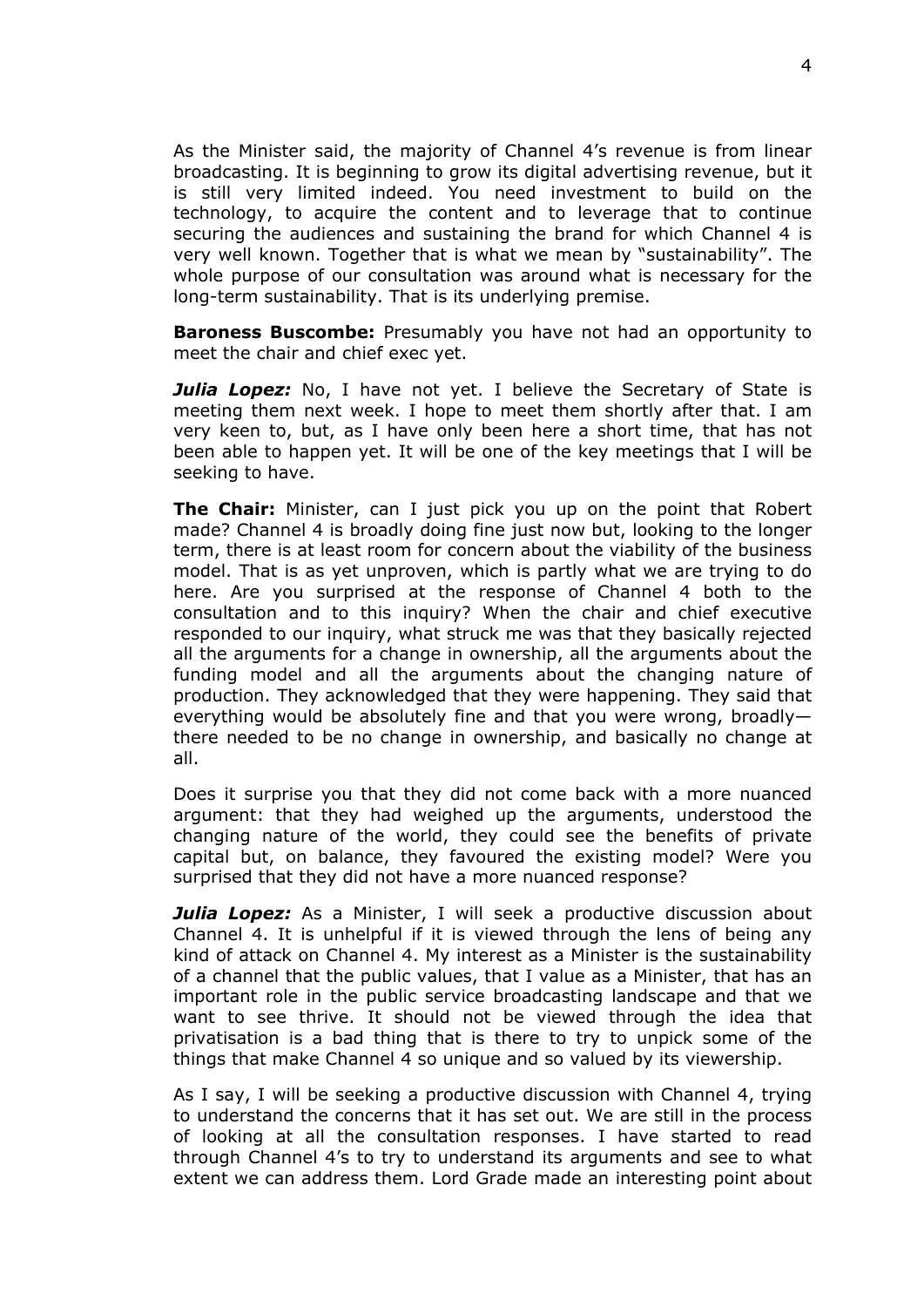whether it is appropriate for a taxpayer-owned entity to take that approach. As I say, I hope to have a productive discussion with Channel 4 as a Minister, because this is not something where we are seeking to undermine the very thing that we all value.

**The Chair:** Just pushing you a bit on that, would you have expected the board to have indicated that they had considered and identified the benefits and disadvantages of a proposed privatisation and come to a particular conclusion? Is that something you would expect a public body to do?

*Julia Lopez:* It is the duty of any board to think not just about the short-term sustainability and successes of an organisation but about how sustainable it is over the long term. I would expect and hope that any board member would look objectively at the landscape as a whole, not just at how Channel 4 has done in the last year or two, looking backwards. Particularly, an argument has been made that it has had a very good financial year, but we also have to look at that in the context of the pandemic, where so much of our society has effectively moved to the home and to online and television viewing. It would be expected that there might be a bit of an advertising uplift, certainly, over the last period of time.

**The Chair:** Let us move on and discuss the benefits and disadvantages of privatisation.

Q63 **The Lord Bishop of Worcester:** Thank you very much for coming. I want to talk a little about the remit of Channel 4, thinking about what you have said about protecting and enhancing Channel 4 and everything that is recognised to be a value about it.

I am thinking about the benefits and risks of strengthening or codifying the remit. Several of our witnesses have suggested that this might be difficult. There are some aspects of the remit that are very easily tracked by quantifiable metrics on news and so forth, but some previous witnesses, including Lord Burns and Helen Weeds, have warned of the incentive for a new private owner to attempt to chisel away at the remit or lobby for changes once they have taken it over. One area, for example, is the qualitative aspect that is set out in the Digital Economy Act 2010: that Channel 4 demonstrates innovation, experimentation and creativity in the form and content of programmes. That is less easily quantifiable.

Just as an aside, I have found it rather interesting that those who have argued against privatisation have argued that in order to protect innovation and creativity, Channel 4 needs to remain in public ownership, which is not normally the argument that you hear against privatisation. Can you talk a bit about how you see the remit, whether it will need to be strengthened and whether strengthening it to any large degree might put off potential buyers?

*Julia Lopez:* From my understanding so far, Channel 4's public service broadcasting remit is one of the things that makes it very attractive to a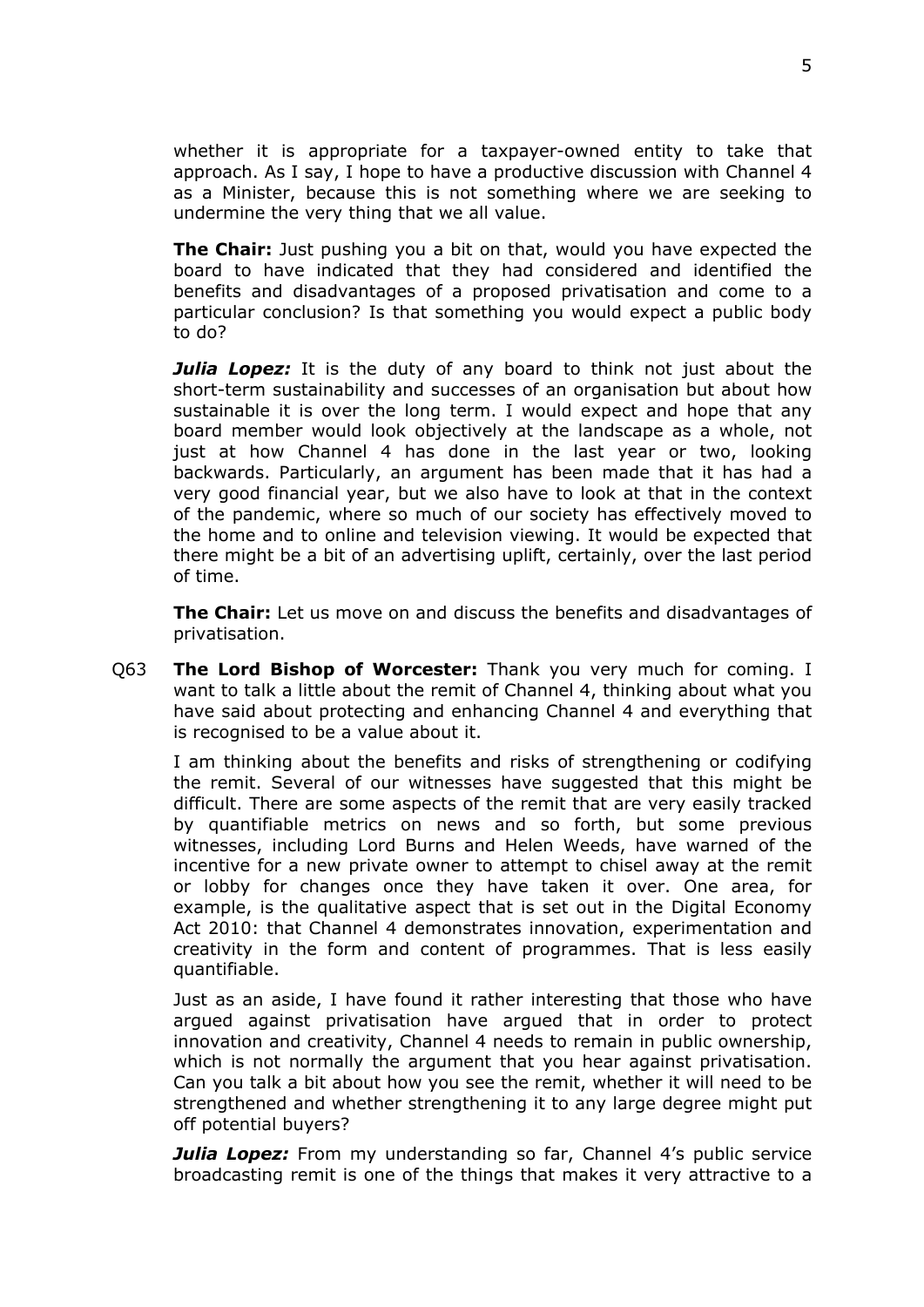potential buyer. We have a thriving PSB sector, in the sense that ITV is a public service broadcaster; Channel 5 is a public service broadcaster. I do not think that private sector ownership would crowd out creativity within Channel 4. As I say, it is a key part of its brand, and that is what makes it attractive to a younger audience. That audience and that brand is what is attractive, potentially, to a buyer.

In so far as we were minded to proceed with a sale, we would be looking not just at the money that we would get from any sale but the broader question of value. What is offered by any potential buyer in terms of the public service broadcasting remit is something that we would be considering alongside whatever price was being proposed.

There are ways in which we can make sure that that public service remit is safeguarded in future. That includes the fact that Ofcom will be the licensing body and will be looking at the public service broadcasting remit against delivery when it comes to licence renewal. We are looking at these issues not just in terms of Channel 4 alone; we are looking at the whole landscape, and looking at issues such as prominence and so on. For any future buyer, the PSB remit is an asset of Channel 4 rather than something that they would necessarily seek to chisel away. I do not know whether Robert has any further thoughts on it.

*Robert Specterman-Green:* I would agree with that. If you look at the state of the broadcasting sector at the moment, it is increasingly competitive. The search for eyeballs, as they say, means that the kind of content that Channel 4 is known for, the reputation the brand has, is arguably precisely the kind of space that existing or new entrants may be interested in. It is precisely those aspects that you were questioning that could be very appealing to a potential new buyer, were the Government to decide to go down this path.

We do not see this as a binary zero-sum game between the remit as it currently stands and different ownership on the other side. It is interesting to note that other commercially owned public service broadcasters spend more on original content that Channel 4 does. That is a useful pointer to how private ownership and a true public service output can co-exist.

**The Lord Bishop of Worcester:** If the privatising were to go ahead, would you expect the remit to be strengthened or codified, or would you not see a necessity for doing that?

*Julia Lopez:* This is a question that we would look at as a next stage. At the moment we are still in consultation. I do not want to be too prescriptive about any potential remit or any changes. We would not be wanting to tighten the remit particularly, but we would not necessarily want to move away from it either. It would be a key part of the negotiations. In so far as there would be a competition to buy Channel 4, we would not, as I say, just look at how much people were offering for it but at the extent to which they would want to adhere to the public service remit that we set out. As Ministers, we would have to make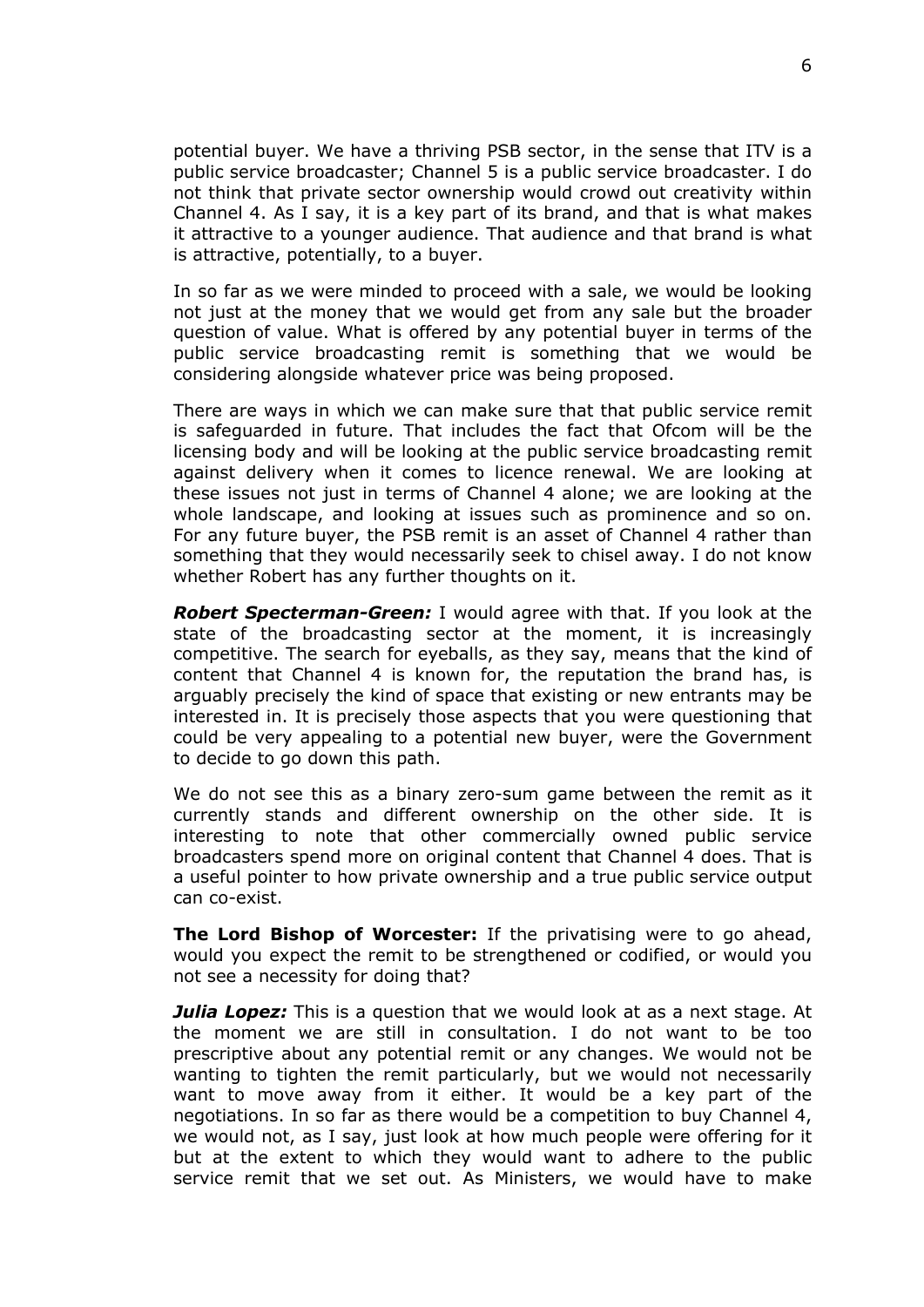decisions, which have not yet been made, about which qualities of that remit we would be prioritising.

**Lord Lipsey:** I see these questions about remit, but I wonder whether the most important thing is not about the remit but about the culture. We all know that when a big organisation takes over a little organisation—say if ITV took over Channel 4—it tends to be the big partner whose culture predominates. The most impressive thing to me about Channel 4 is related to culture. When that young lady got into the US Open final, it was Channel 4 that came straight out and bought the rights to it so that we could all watch it live into the small hours.

I am interested, therefore, to see whether you think there is any threat to the current culture of Channel 4 if you were to go down the privatisation route.

*Julia Lopez:* That would depend on the nature of any purchaser. That would be something that I would want to be looking at when we were having those discussions.

I do not think it is helpful to view privatisation as a threat to Channel 4. There are challenges to the future of Channel 4 if it does not find a different way of being financially sustainable. Then you have other risks that present themselves. I understand the point you are making. It would be something that I would be minded to consider when looking at any purchase, but that culture can be safeguarded if any purchase is structured in the right way.

Robert and I have touched on it before: the value that Channel 4 has to any future purchaser is precisely around some of those cultural elements that you touch upon. It would be strange if the very thing that attracted a buyer to want to purchase Channel 4 would be the very thing they started to dismantle as a matter of priority.

**Baroness Stowell of Beeston:** There have been quite healthy differences of opinion between some of our witnesses who are in favour of privatisation around the need for or even the opportunity of privatisation being a moment when the remit could be more codified and more prescriptive, which would be a way of locking this in as a public service channel, versus other people who see that, in order for it to thrive in the way they would want to see it thrive in the future, it has to be less prescriptive and it has to be set free. From what you have said already, you seem to be suggesting that you would at least be sticking with the status quo, if not becoming a little bit more prescriptive. I do not know whether you want to clarify that.

If I can just ask a supplementary before you do so, one of the reasons why we are interested in this is that the other thing that has been quite interesting from our range of witnesses is differences of perspective in terms of what is meant when the word "remit" is used. For some people, that seems to include things like quotas. I just wondered what you as a Minister, and the department more broadly, think you are talking about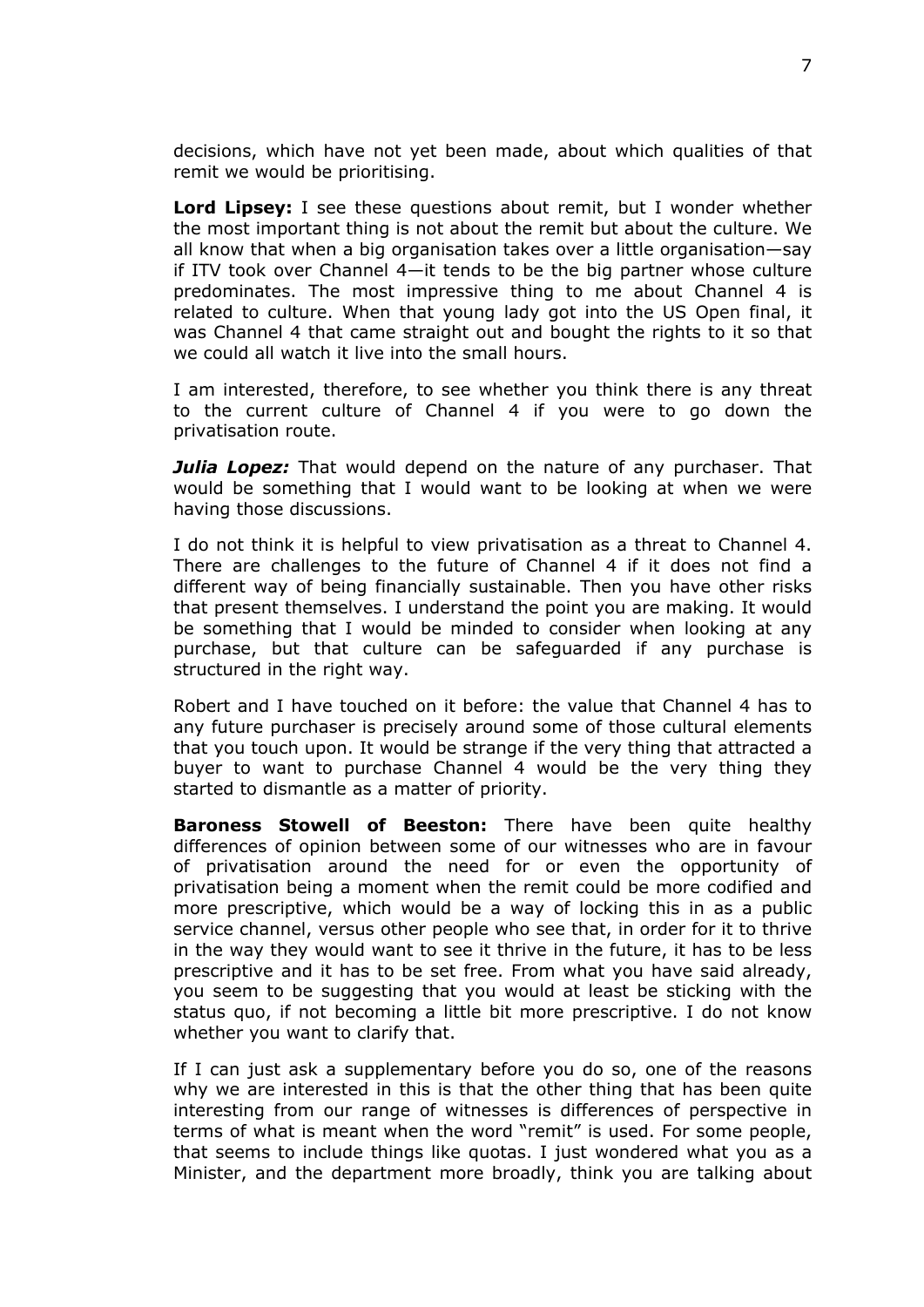when you talk about remit. What is in the remit?

*Julia Lopez:* That is a really interesting question. It is something that I have touched upon in discussion with officials in terms of the point at which you start to stifle creativity because you are too prescriptive on remit. If we decide to move ahead with sale, what is the balance around making sure that any future Channel 4 serves what we hope it will serve?

In terms of remit, we want distinctively British content, a certain percentage of programming that is commissioned in the independent production sector, a regional presence or at least regional content, and the traditional remit for Channel 4, which is to provide alternate perspectives. At what point, as I say, does being too prescriptive on the remit start to stifle creativity and start to make it difficult for the channel itself to thrive? Those are live questions and debates that I am having with officials. I have not fully developed my thinking on this yet, being fairly new to the role. Robert, I do not know whether you have any thoughts.

*Robert Specterman-Green:* We want Channel 4 to remain a public service broadcaster. All public service broadcasters already have codified remits. Channel 4 has one now. It is true, as the Lord Bishop observed, that some aspects of that remit are quantitative in terms of percentage of spend and number of hours on particular types of output, and then there are qualitative aspects as well. In the case of Channel 4 currently, it is about being slightly alternative, distinctive and appealing to certain audiences.

Those are all things that, as I and the Minister have said, we believe would be attractive, were the Government to decide to change the ownership, and that, given the dynamics of the market, a potential buyer would be interested in retaining. There are details about exactly where you calibrate each of the various variables, but they are already key elements of how PSB licences and remits are constructed and are issued. For me, it is not a question of whether but exactly how you set that going forward.

**Baroness Stowell of Beeston:** When we get a bit further on in this session, I might come back at this from a slightly different angle. Thank you very much.

**Viscount Colville of Culross:** Good afternoon. One of the things everyone has talked to us about—you have talked about this in your submission—is that Channel 4 is diverse and risk-taking. We have heard again and again that that is something that people value. However, if you do have the remit that you have just suggested, which is British content, lots of spend on indies, regional content and alternative perspectives, we have been told by various people that it would probably limit who the potential buyers would be to existing commercial PSBs in this country, such as ITV or Channel 5.

Those PSBs do distinctive British content and they spend money on indies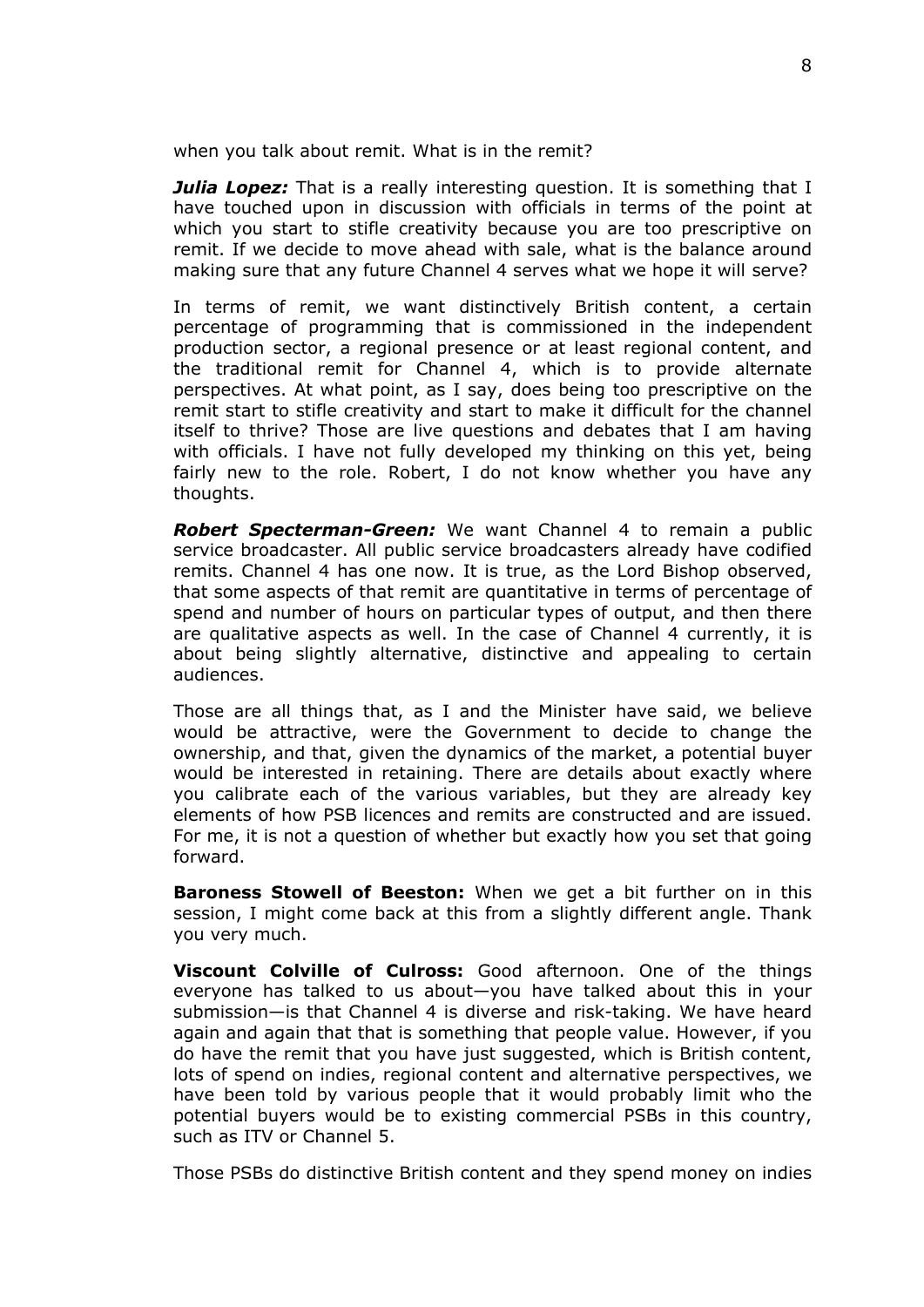and regionals. However, they do not have that risk-taking content. That is something that people really do value. I wonder how important that is for you when you look at your considerations for how the remit should be and who the future owner should be. How are you going to maintain what makes Channel 4 so very exciting?

**Julia Lopez:** As I have touched upon, the appeal of Channel 4 to any potential buyer is actually more in relation to the audience that it attracts, and that is a young audience. One of the reasons it attracts a young audience is because of its risk-taking content, where it slightly pushes the envelope on things. It is dangerous to think that some of these things are mutually exclusive; they are not. I do not know, Robert, whether you have any thoughts on that.

*Robert Specterman-Green:* I would agree with that. We do not see it as that binary choice: that you can have the kind of content and risk-taking that you are referring to only in its current form. Where is the evidence that, as one of your colleagues said, a private owner would not be as innovative or as risk-taking, especially if those are the terms or areas of focus that we would be looking for, were we to take this next step?

**Viscount Colville of Culross:** You would have to add it into the remit, though. If you look at Channel 5, which is a very good exemplar of a privately owned PSB, it absolutely does do lots of distinctively British content, night after night, but it is not risky. I would like to understand how you think you can make sure that you maintain that.

*Julia Lopez:* As Robert said, some of these things are already prescribed in its existing remit. It would be a matter of taking some of those things forward. That is part of its appeal. If any future owner was minded to move away from that—they may not be able to if it was in the remit they would have to take into account that they might be declining their own audience share. As I say, I do not see why it would be in their interests to do that. I believe that the percentage of content that is commissioned in the independent sector is prescribed as well, is it not? Channel 4 goes above and beyond that. We could look at whether to increase that figure, but, again, these are discussions that we would have to have if we were minded to sell.

*Robert Specterman-Green:* There are probably three stages that you would think about. The first is, were the decision to be taken to sell Channel 4, in the competitive process that you could envisage this would be one of the issues that you would discuss with potential buyers. The second stage would be then in the determination of the operating licence, the remit and how you define that and articulate it in the remit. The third stage is then what Ofcom does as the regulator to monitor performance against that remit and any tweaks that are needed. You have distinct moments and then an ongoing phase where you can hold the owner to account as a public service broadcaster with a PSB licence.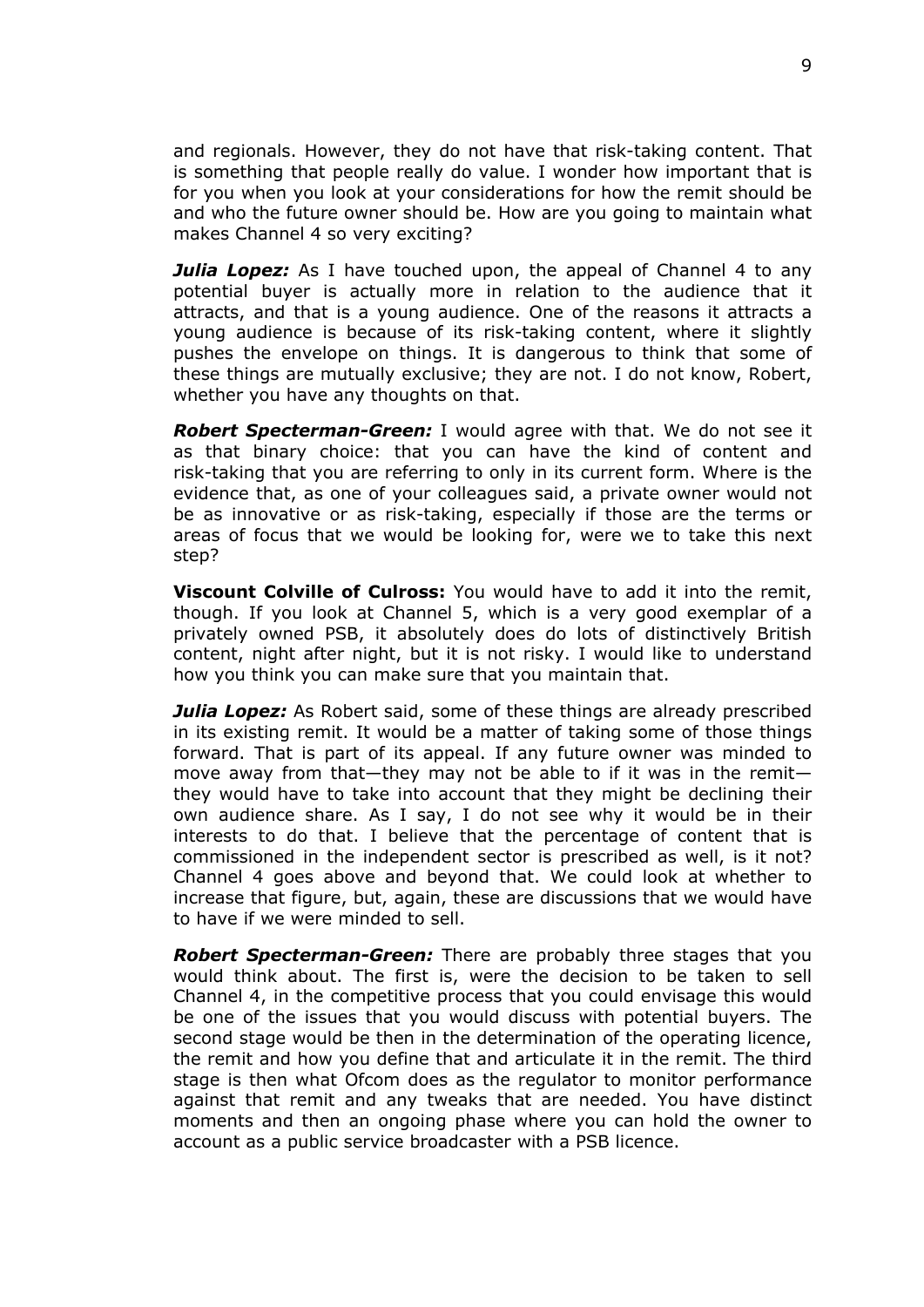As the Minister said, we are looking at this in the round as part of the broader public service broadcasting landscape and the role Channel 4 plays within that. That will be one of the considerations, were we to go to that stage.

**The Chair:** Just to pick you up on that, how does this play into the timing of the ongoing review of PSBs and the work of the PSB panel?

*Julia Lopez:* I was due to be meeting the PSB panel today. I shall be meeting it in future. There is the Ofcom report from July, which we are looking at in terms of how we take that forward. We are looking at whether we will launch a White Paper on broadcasting more generally, which we shall come back to you on. Then it is about whether we move forward with having a media Bill and looking at the public service broadcasting landscape in its entirety.

**The Chair:** The media Bill would cover stuff like prominence and this basket of issues that are out there waiting to be addressed. You may want to comment on this. It seems to us as a committee that it is odd not to have decided what you want the future of PSB to be and to have heard from the PSB panel before deciding on how Channel 4 should be funded and fit into that.

*Julia Lopez:* I hope to see the PSB panel soon. Ofcom has already looked at this issue, and that is something we will be looking at as well. Then we will be looking at what both Select Committees of the House have said on the public service broadcasting landscape. Once we have looked at all of the responses to the Channel 4 consultation, we will take all of those things and try to formulate an overall view of the landscape and, in so far as we are minded to sell, how that would sit in a wider piece on public service broadcasting, the issues of prominence and other issues such as the gatekeepers that are emerging for content and so on. How do we make sure that the whole landscape thrives going forward? We all want to make sure that there is authentically British content there and that we are looking at how best to serve our television audiences with content that we think is substantial. Rob, did you have anything else to add?

*Robert Specterman-Green:* The PSB panel is an advisory panel. It is not making decisions on its own responsibility. It is advising Ministers. It has met about five times. We have had lively and stimulating discussion about Channel 4 and many other issues. As the Minister said, we are advancing all these considerations in parallel. Were we to get to a White Paper, that is where we would bring all of these things together.

The Channel 4 question is not the only one where we are trying to lead a debate. We also have a consultation on the regulation of video on demand platforms as well, which we see as part of this. We have been working with Ofcom on the work it has been doing to review the PSB landscape. I would encourage the committee to see our work on Channel 4 very much as part of that broader review.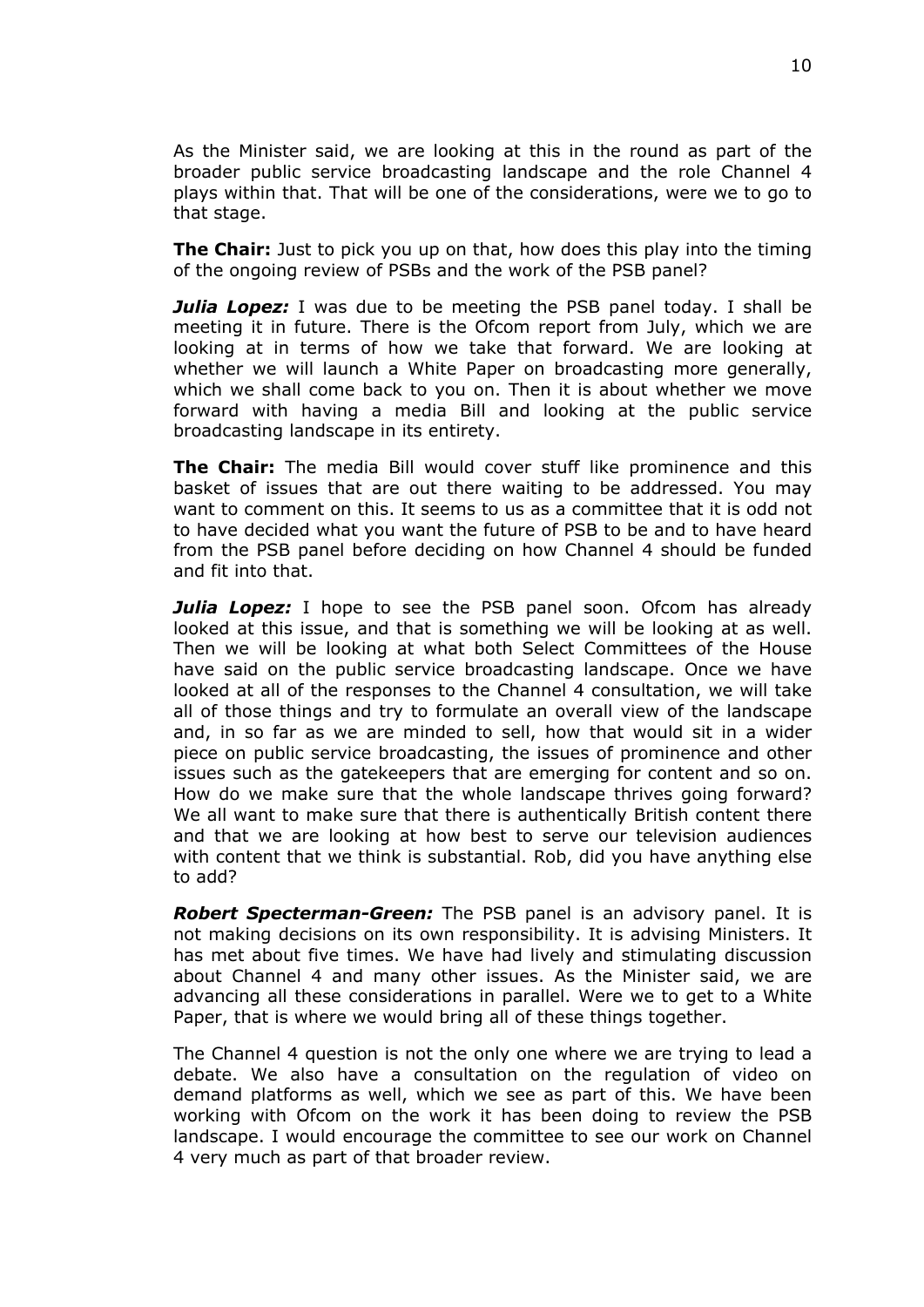Q64 **Baroness Rebuck:** Thank you for being with us, Minister, especially just a few weeks in. My question is about the independent production sector in the UK. It is currently thriving, as you said in your introduction, possibly thanks in small measure to the establishment of Channel 4 originally as a publisher-broadcaster.

Now, the world has changed, as you also said, and many of our witnesses have referred to the number of very large production companies that might be somewhat less reliant on income from UK PSBs, although I imagine that would still remain a large part of their income budgets. We have also heard from many small, newly established production companies, especially outside of London, that claim that privatisation could have serious consequences for them.

For me, perhaps the key question, which you referred to just now, is what a flourishing creative ecosystem actually looks like. Alex Mahon suggested that it is one where large companies flourish and barriers to entry are very low. That is something I recognise from my background in book publishing, where you get a constant creative renewal and opportunity.

In the consultation document, there is mention of the importance of Channel 4's regional headquarters in Leeds and spending on programmes to represent communities across the UK, but I could not find any mention of support for small and emerging production companies; maybe that is my problem. John Whittingdale did refer to Channel 4's support for small indies and start-ups this summer and suggested it was an area where the remit might be changed in the event of privatisation. I am interested in your thinking in this particular area. Is that your view? Do you have a different view? Perhaps, as a question for Robert, have the Government made any impact assessment of privatisation on the smaller regional indies? Minister, I will start with you.

*Julia Lopez:* Thank you for the question. As you say, let us look at the history of why Channel 4 was set up in the first place. That was to stimulate independent production. It has been extremely successful in that. The sector's success now is not just down to Channel 4. Channel 4's slice of that cake is now smaller than it was. There are other people who are producing more unique UK content. The landscape has changed very substantially.

You would also need to ask whether a Channel 4 in private hands would be minded to reduce its network and engagement with small and independent production houses, or whether that is actually one of the reasons why it is such an attractive proposition. I would push back on any idea that the ownership structure of Channel 4 would completely change the channel's approach to the smaller production houses.

None the less, I will want to be looking at all of the consultation responses we have received on this. I want to support that sector. It is an important part of the creative economy. It is about people starting small and then being able to develop into larger broadcasters but also keeping that sense of testing boundaries. That is the key part of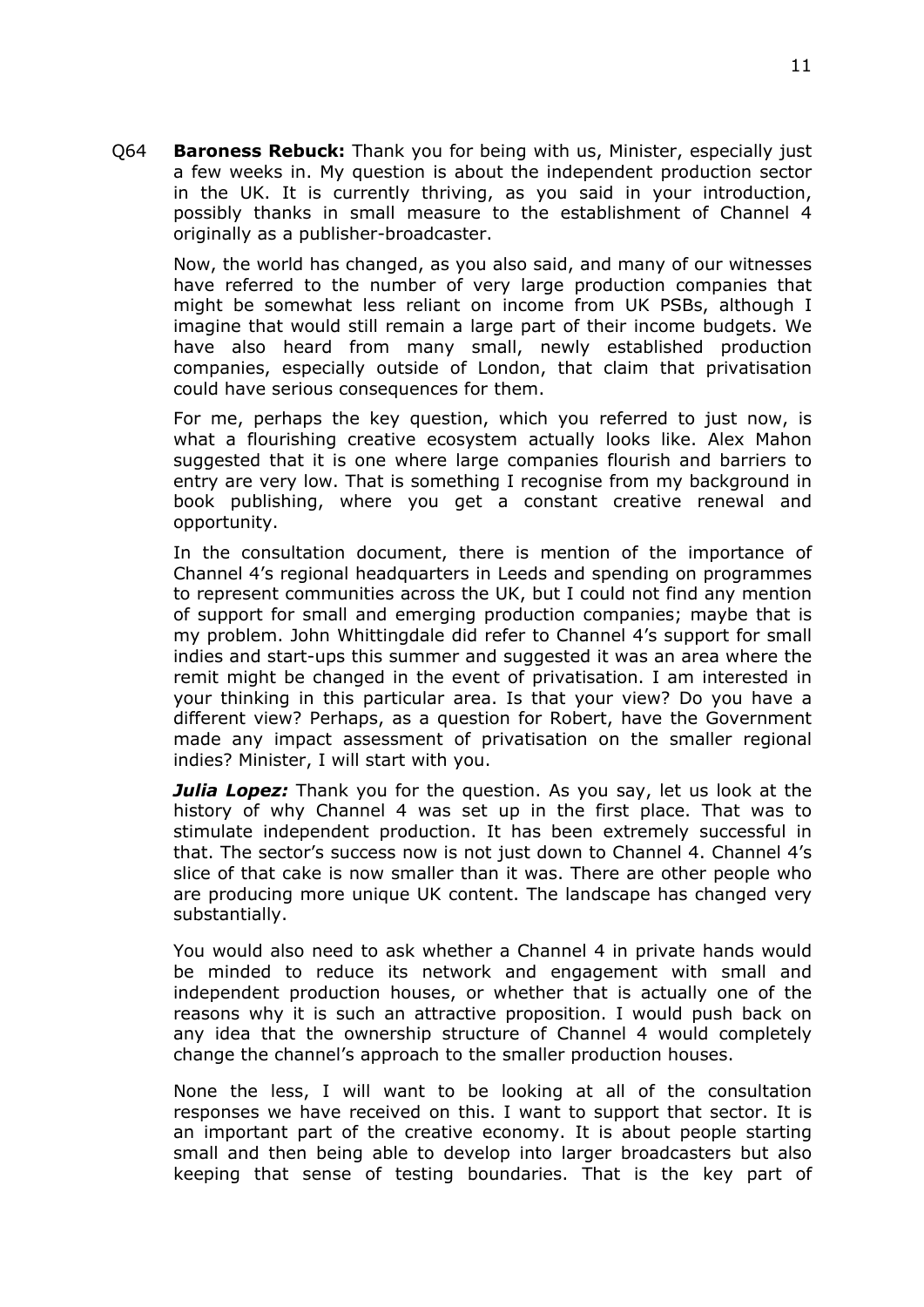creativity, pushing against what is out there already; often, it is smaller players who can do that best. It is something that I will be testing as an argument that has been put to us: is the smaller independent sector at risk, if we were minded to sell? I will also see whether there is anything we could do in terms of support around that or any discussions we could have with any potential future owner on that theme.

I do not know whether Robert has anything else to add on that, but I would also say that the Government are extremely supportive of this sector. We have put creative tax credits there to support it. The issue that I see is certainly not one of demand for production; it is one of supply at the moment. The sector is at risk of becoming a victim of its own success, because there is not always the supply chain of skills to keep up with the demand for UK production. We have to make sure that we are trying to address any concerns as a reality rather than something that people fear might happen.

*Robert Specterman-Green:* As you acknowledged in your question, one of the founding rationales for the establishment of Channel 4 was to grow the independent production sector in the UK, and that has been a huge success. But it is a mistake to see Channel 4 as the only factor in the current ecosystem that is supporting independent production. As the Minister mentioned, the Government have put in place a number of interventions, from tax credits to, more recently during the pandemic, the film and TV production restart scheme, which excludes the big players and is deliberately intended to support the smaller ones. There are also the protocols that we put in place to allow television and film production to start again.

It is quite interesting to look at some of the data. It shows that Channel 4's external commissioning spend on the smallest production companies is dwarfed by, say, Channel 5's equivalent spend. It is about 36% of Channel 4's external commissioning spend on companies with a turnover of under £25 million, compared with 76% of Channel 5's. I refer to those statistics just to stress the point that Channel 4 is only one of several players here. This is not a question of whether we should support the sector but a question about the balance of that, taking into account other considerations.

You asked about an impact assessment. The Government have not taken a decision yet. As and when they do, we would obviously look at the impact.

**Baroness Rebuck:** In response to that, I would go back to my colleague's question about what they are spending the money on and the type of programming. What Channel 5 puts out is very different, as far as I can see as a consumer of television, from what Channel 4 does.

Can I ask you about Channel 4's current aim of spending 50% of its budget on nations and regions by 2023? EY's report, which was commissioned by Channel 4, reckoned that a buyer could keep to that target of 50% but lower the actual cash spend. I believe it looked at ITV's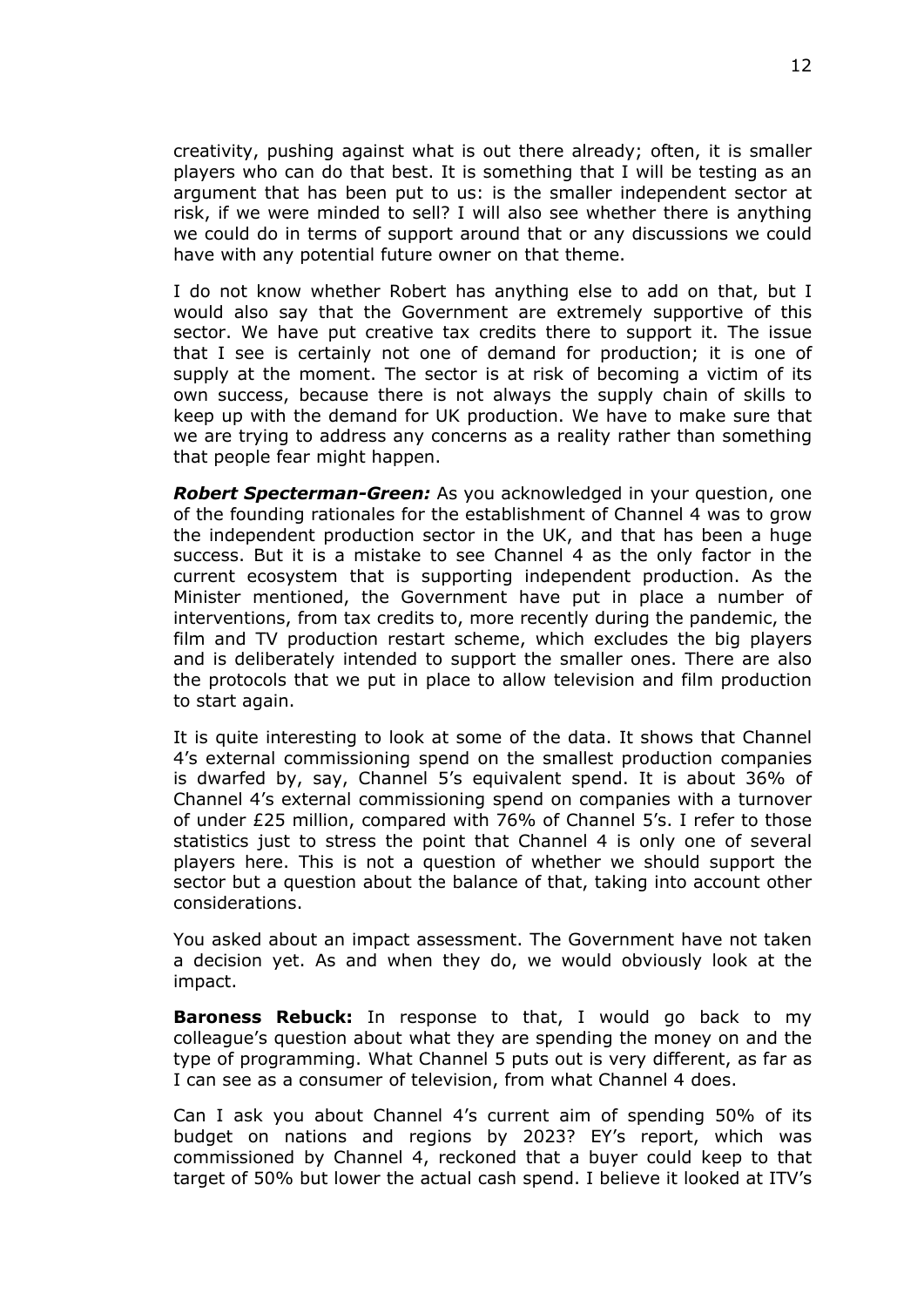commissioning as a proportion of revenues and applied it to Channel 4, which would result, in EY's report, in an 18% reduction in jobs in nations and regions and some £500 million to come out of GVA in the supply chain. Is that something that you are thinking about in terms of revision of the terms of trade in order to avoid this kind of gaming of the system?

*Julia Lopez:* We would question some of the evidence that the EY report is based on. It makes some rather interesting assumptions about how any new private owner would act on some of these questions. We have talked before about some of the mechanisms by which we could—I do not know whether "enforce" is the right word—ensure that any PSB remit was being adhered to. That includes looking at the Ofcom licensing terms and so on. Robert, I do not know whether you have anything to add to that.

*Robert Specterman-Green:* There are a number of assumptions in that EY report that are both unevidenced and, in our view, rather questionable. If you look at the state of the broadcasting sector and the way it is evolving, you might come to some different conclusions.

**Baroness Rebuck:** I think I know what your answer to my last question will be, but I will ask it anyway. If privatisation goes ahead, would you consider some of the sales proceeds being ring-fenced as a fund to stimulate indie production and help grow smaller independents? That would establish a safety net—it may or may not be needed; there are two points of view on that—which would, in a sense, take us back to the original establishment of Channel 4 and would be another way of making sure that, in going ahead, if your decision was to go ahead, you would at least have a safety net that would address some of the real concerns we have heard from some of the smaller indies.

*Julia Lopez:* You made the point about whether it was needed, and there is a question as to whether it would be needed. Would a Channel 4 under different ownership act in a different way in relation to that particular part of the independent production sector? If we saw concerns, there would be a question for DCMS as to the right policy intervention to support a sector that we very much value and want to see thrive.

That would require negotiation, no doubt, with the Treasury. Negotiation with the Treasury being what it is, I would not want to make any statements at this stage about that. You can look at DCMS's record in how we have supported the sector and take heart from that. As I say, we have shown how much we value independent production. The market has shown how much independent UK production is valued. The growth of that sector speaks for itself. As Robert said and as I mentioned, that sector is not entirely dependent on Channel 4 being in public ownership.

**The Chair:** Robert, you referred to the EY report and some of the scenarios it paints and some of the underlying assumptions. We might write to you, because we cannot explore it in great depth here, and invite your rebuttal of some of the points in the report that you indicated you have looked at and worked on.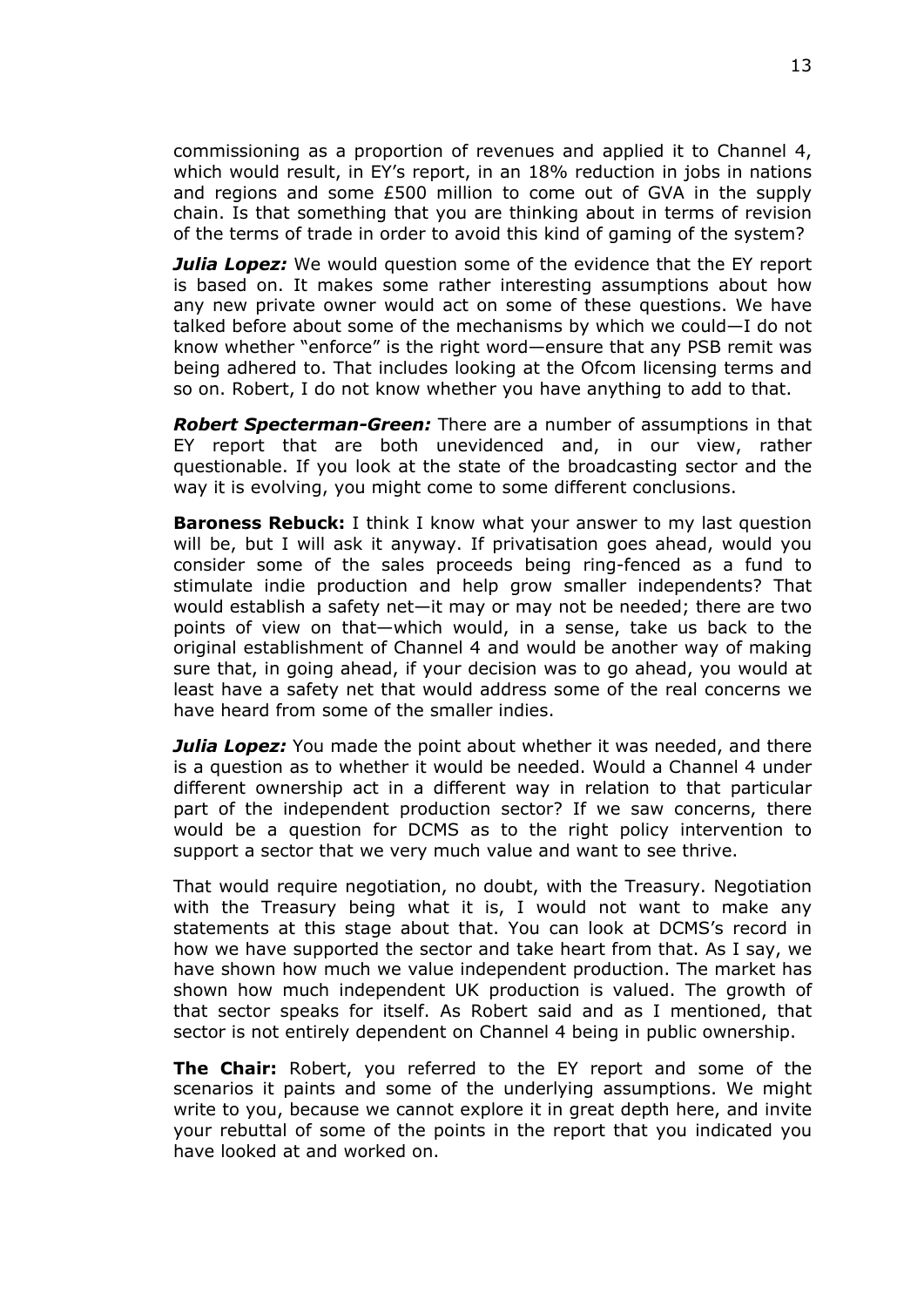**Baroness Bull:** Baroness Rebuck started to do this, but I wanted to connect Lord Colville and Baroness Rebuck's points about risk-taking and the role of small independent production companies and start-ups, people boldly treading paths that have never been trodden before.

Lord Grade was pretty horrified when I suggested that indies may not always want to be on a trajectory from small to stratospheric. He seemed to think that I had gone slightly mad, but there may be creatives who do not want to work at scale but want to explore new ideas within an environment. What Channel 4 has been really strong at—we have not mentioned Film4, of course—is in supporting maverick creators into stellar international careers. My concern is not about the proportion of spend on indies but the proportion of spend on risk-taking indies, hence bringing together the two questions. I am not convinced I have quite heard an answer on that. Maybe you could say a little bit more.

Can I add to that the question of diversity in the creative industries? You will have seen the Social Mobility Commission's report, and it is not the first one to talk about the really woeful lack of diversity in the creative industries. Much of that is systemic and needs to be addressed right back in education, but it is clear that we are going to need policy interventions to address this. Are you confident that those policy interventions can be made without the public ownership of Channel 4, without having a PSB that allows certain levers to be pulled, in terms of carrots to be dangled and sticks to be wielded?

*Julia Lopez:* It is a big question. Being fairly new to my role, I do not know that I can answer it as fully as you might want at this stage. I completely understand the point you make. There is always a bit of a tension between creativity and commerce. Sometimes those things can work together and other times people want to have a fairly small outfit. This is about risk-taking rather than just growth. That is an important thing to take into account.

To repeat myself, you should not necessarily equate the way in which Channel 4 behaves as an organisation with how it is owned. The question for us, therefore, is about how we retain what is uniquely Channel 4 in any sale, should we be minded to go ahead, and how we can codify that risk-taking.

As I say, perhaps I have not given this particular issue enough thought. It is one of the things that I will want to be looking at in some of the consultation responses. I know it will be a concern to some of the people who have contributed to that consultation. Is the only policy response to that the public ownership of Channel 4? There are probably other things we can look at to make sure that entire creative economy is maintained. Robert, I do not know whether you have anything to add to that.

*Robert Specterman-Green:* To build on what the Minister has said, Film4 has played an important part in the wider film landscape, but it is just one part. We have a brilliant organisation called the British Film Institute, which is an arm's-length body of DCMS that does great work in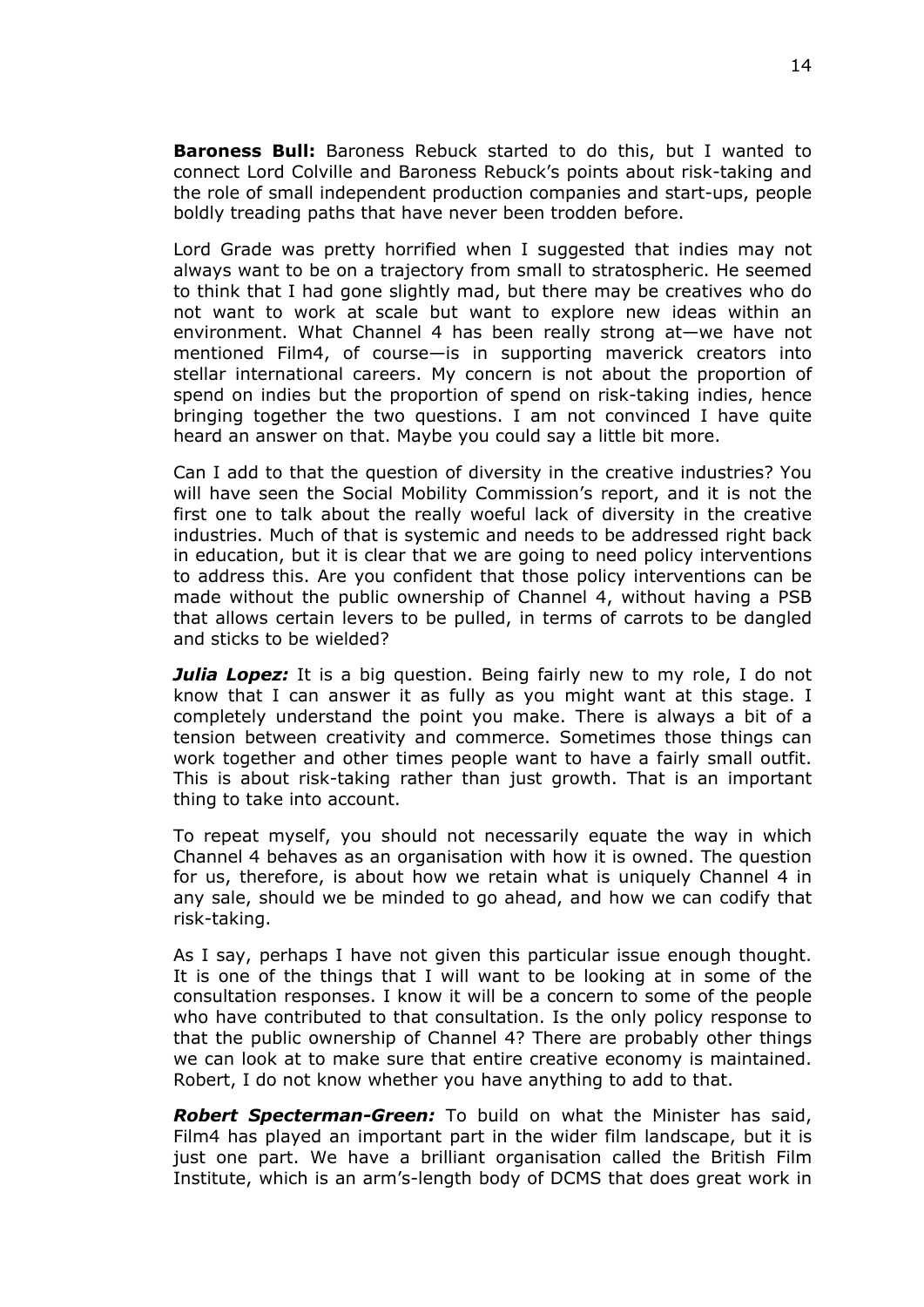supporting new screen content. Indeed, I would suggest that risk-taking should not just be limited to what you see on the small screen; it is what you see on the videogame screen, the cinema screen and right across the creative industries, which are hugely successful in this country precisely because of some of these new techniques. CreaTech, the merging of creativity and technology, is one very current example of that.

You asked about diversity. Again, no one should think that Channel 4, whoever owns it, is going to be the silver bullet to solve some of the diversity challenges that you suggested. There are a number of initiatives that need to go further. There is Project Diamond, for example, which is tracking representation on and off the camera. Through the Creative Industries Council, which is a joint government-industry body that we and BEIS convene with the creative industries, we have had a focus on diversity. There is a diversity pledge that was adopted in the recent past. We are very keen to hold the industry to account on that as well.

**Julia Lopez:** Just on the diversity aspect, the Secretary of State has come in and made her priority accessibility of the creative industries. In so far as people believe that the creative industries are more accessible to them, diversity will follow.

One thing that I am very keen that we do is to look further back in the skills pipeline, to see whether in our education sector we are really understanding just what high-quality jobs there are in the creative industries and that the creative industries are not just some niche part of the economy any more but a central driver of our competitive edge on a global scale. The education system must follow and accept that as an exciting reality for young people not just from one background but from every background. I was state-educated and I want people who are in state schools to understand that it is not a dead-end career path to go into the creative industries. You are going to acquire lots of transferable skills, you are going to have longevity and you will probably have a pretty fulfilling career.

We have to look at the idea that the ownership of Channel 4 is only way to stimulate diversity, accessibility and creativity. There are many other things that we need to be looking at, which is why we are looking at the issue of ownership alongside lots of other issues about what kind of creative economy and public service broadcasting landscape we want in the future.

**Baroness Bull:** I am very glad to hear you recognise the systemic challenge, because I certainly was not suggesting that Channel 4 should own and solve this problem. May I suggest that one suggestion you might make to your colleagues is to look at the careers education statutory guidance, which currently does not include the word "creative" or suggest that creative careers might be a careers option? That could be an easy win.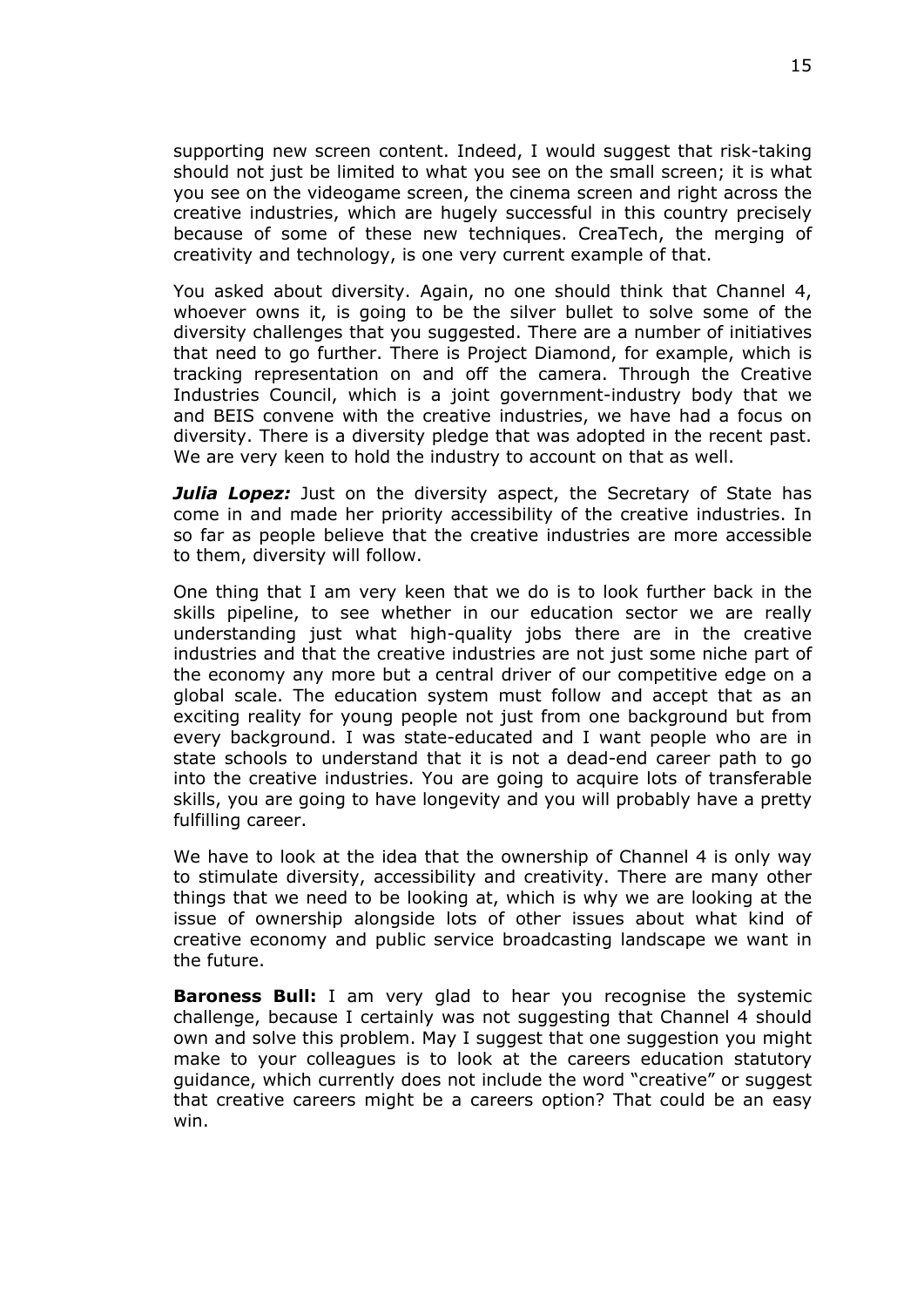*Julia Lopez:* That is certainly something I would be only too happy to look into. My sister, who is both an artist and an educator, is passionate about this area, so you are not the only one to raise this point with me.

**The Chair:** This committee has looked at schools and careers across the creative industries on a number of occasions and made several recommendations. As part of your reading, we might send you a summary of the inquiries where this has been a recurring thing for us, alongside our thoughts on the apprenticeship levy—which fortunately we do not have time to address.

*Julia Lopez:* I very much welcome that, because the issue of skills and skills supply is one that comes up in the conversations I have with the creative industries.

**Lord Stevenson of Balmacara:** The last exchanges have been very helpful. I would back you all the way on that. It is nice to hear the words from a Minister, even if you feel that you were not properly briefed at the time, because it is great to have something on the record on that. Thank you also for name-dropping the BFI. As former director of the BFI, we very seldom get praised, and I am very grateful for that.

I just want to provide a little bit of context, in the sense that we sometimes forget our own history on this. You have touched on this, and I am hoping that I will get a "yes" at the end of it. Can you just reassure us that you have a sense of this history in your approach to the decisions you still have to make? These are very complicated decisions, and there are loads of trade-offs and a squaring of circles that seem to me to be quite tricky. I am sure you have grasped that and have been briefed on it. The way in which we in Britain have developed our public service broadcasting is such a unique example of the way in which broadcasting does contribute across that range of activities that we all care about so much in terms of democracy, informing, educating and everything else. The Reithian principles that inform that go back a long way and are really almost part of our DNA.

That having been said, the introduction of broadcast television services was done carefully and with concern for the way in which they would interact. I am sure you recognise this; I am not telling you anything new. We brought on ITV, brought forward a second BBC channel to develop areas that were not being covered by the two mainstream channels, and then we had Channel 4 and then Channel 5. If you look back, it is a miracle of public policy-making in some ways. I do not why we should be surprised about it.

My question really is: "Will that be in the back of your thinking?" You have touched on the need to ensure that we look at the whole of the broadcasting sector in relation to how you are going to treat the ownership issue. I would argue—I am not necessarily expecting a "yes" to this bit—that the ownership issue is one of the lesser problems you have been grappling with. You seem to be more focused on the investment and the concern that the body that is currently under the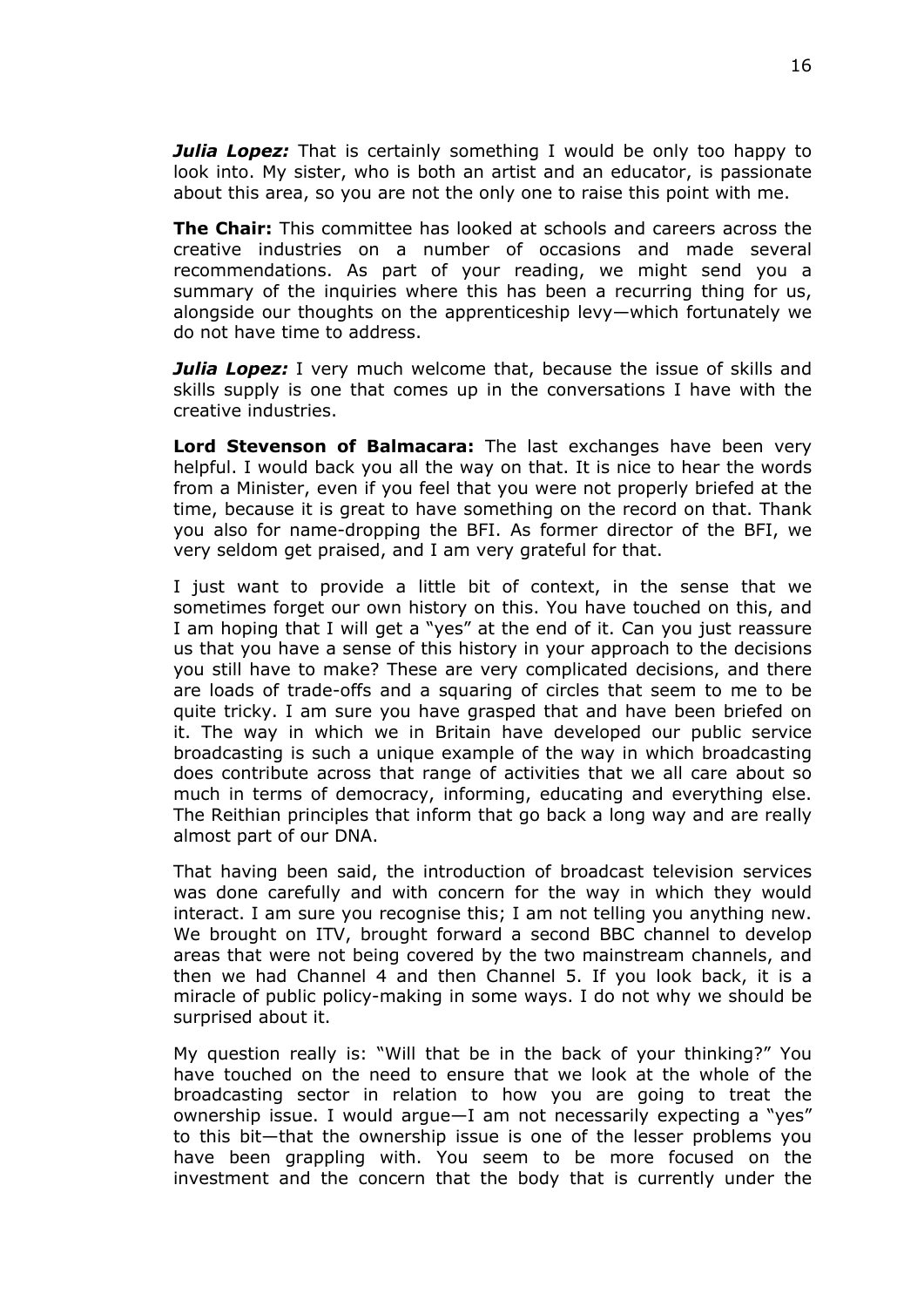ownership of the Government, Channel 4, will not survive against its best expectations and our best wishes for it to do so. That may or may not be the case. I am not sure that the ownership issue is at the top of that.

The question I want you to get you to focus a little bit on is this. One of the things that Channel 4 did when it was being produced was to be the engine through which the smaller creative industries that we had at that time could grow and develop. You have acknowledged that as being a success. It seems slightly perverse that at this point, when they are beginning to flourish and beginning to understand what they now own and what intellectual property they have, amazingly—they would not have got that if those were deals with other channels—you would disturb the equilibrium by moving perhaps too fast or too aggressively in that direction.

This is the question I would like to have the "yes" to. Will you think very carefully about that balance? Channel 4 was the agent by which these companies exist. You have touched on the fact about the balance between the spend in Channel 4 and other channels in relation to the size of those; Robert produced some figures that were interesting, and perhaps he could write to us with more detail about that.

Of course, the point that Viscount Colville made, also picked up by Baroness Rebuck, is that you will not get the experimental, edgy, reaching out to audiences not currently served from the very big established channels, because they will be facing in other directions. It is really important—this is the question—that you will think about the range and diversity of the independent sector, perhaps through your sister's engagement with it, just to make sure we are not throwing out the baby with the bathwater on this. This seems to me to be absolutely vital.

Even if there is success today, you are painting a picture of difficulty and possible problems if the advertising market matures, changes and goes digital. The channel thinks it can cope with that. It may be right; you may be right; we all might be wrong. The important thing is not to lose sight of the fact that Channel 4 exists to create a set of creative industries from which we all benefit in every way. It would be terrible if that was just something that happened by accident, because you did not quite think it through in the end. Will you be thinking about it?

**The Chair:** He wants a "yes".

**Julia Lopez:** Yes. Just to underline, there is a rather defensive attitude that has been taken on this question. We all have a shared aim, which is to see Channel 4 thrive long into the future and to see the independent production sector thrive long into the future. The question is about how best we do that. Is private ownership something that will help with those policy aims?

With Channel 4 being so dependent on advertising revenue, which we suspect is going to be increasingly volatile, and given that independent production and content costs will increase with more competition from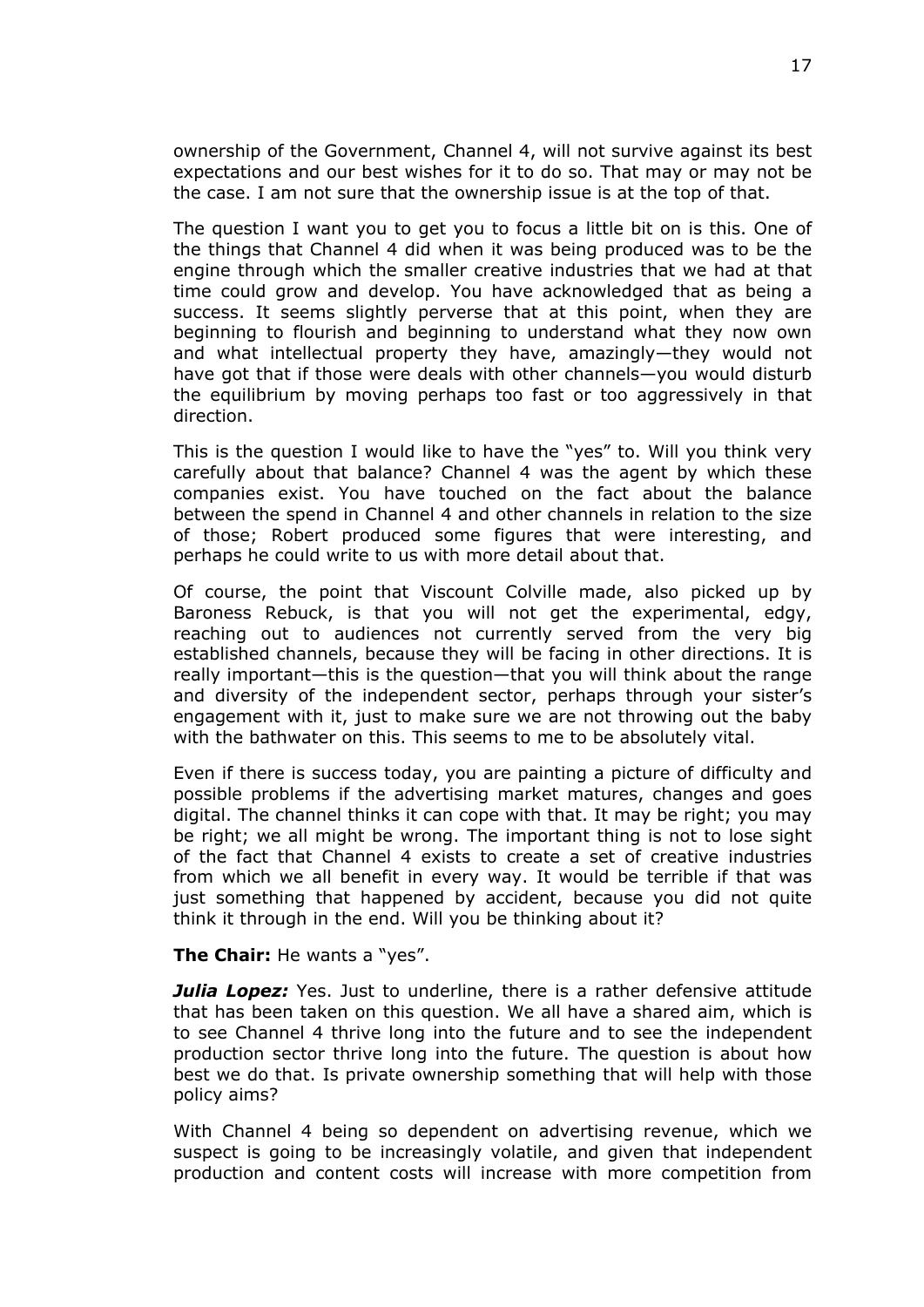other providers, this is about how we create a financially sustainable model. Those are the questions that we really will be focusing on. As I say, we have the same aims. It is just a question about what the best means of sustaining that very delicate ecosystem is.

Q65 **Lord Foster of Bath:** Thank you both for being with us. It has been absolutely fascinating. I want to ask two questions. The first picks up where we left off on the question that was asked earlier by the Chairman in relation to the timing of the decision. Basically, you said that the PSB advisory panel would talk to you, you would look at all of the evidence that you got in response to the consultation on Channel 4 and, when you had looked at both of those, you would make a decision.

The implication of that is that you are prepared to make the decision before you have even published the White Paper and certainly before you have got the media Bill. I wonder whether that is correct. Surely any bidder, if Channel 4 is to be privatised, would want to know about the ecology in which they were expected to operate. Could you just explain your thinking on the precise timescale you have in mind for a decision on this issue?

*Julia Lopez:* As I say, we will be looking at the consultation responses. That is going to take some time to work through. We do not want to drag this out, because we appreciate that having this question hanging over Channel 4 is unhelpful to the people working within Channel 4. We want to have the matter settled in the not too distant future. I might have to defer to Robert on the timing of the White Paper.

As I say, we want to look at this within the whole decision-making process on what the future of public service broadcasting looks like. In so far as we are minded to sell, that would be something that would go within the media Bill.

*Robert Specterman-Green:* I cannot give you a precise date. We are working through the considerations with the new ministerial team in DCMS.

**Lord Foster of Bath:** I am sorry. I absolutely understand, given the difficulty of getting parliamentary time and all that, that you cannot give us timescales. But within the sequence of events, surely it is important that the future public service broadcasting ecology has been determined and is clear before you can make a final decision on Channel 4. The purchaser will need to know about that ecology and where they are expected to fit in. If it is any earlier, I would think that is rather difficult. Maybe you do not.

*Robert Specterman-Green:* The Government would set out their vision for the whole ecosystem, including specifically around what they plan for the future of Channel 4, in the same place.

**Lord Foster of Bath:** Yes, in the White Paper, presumably.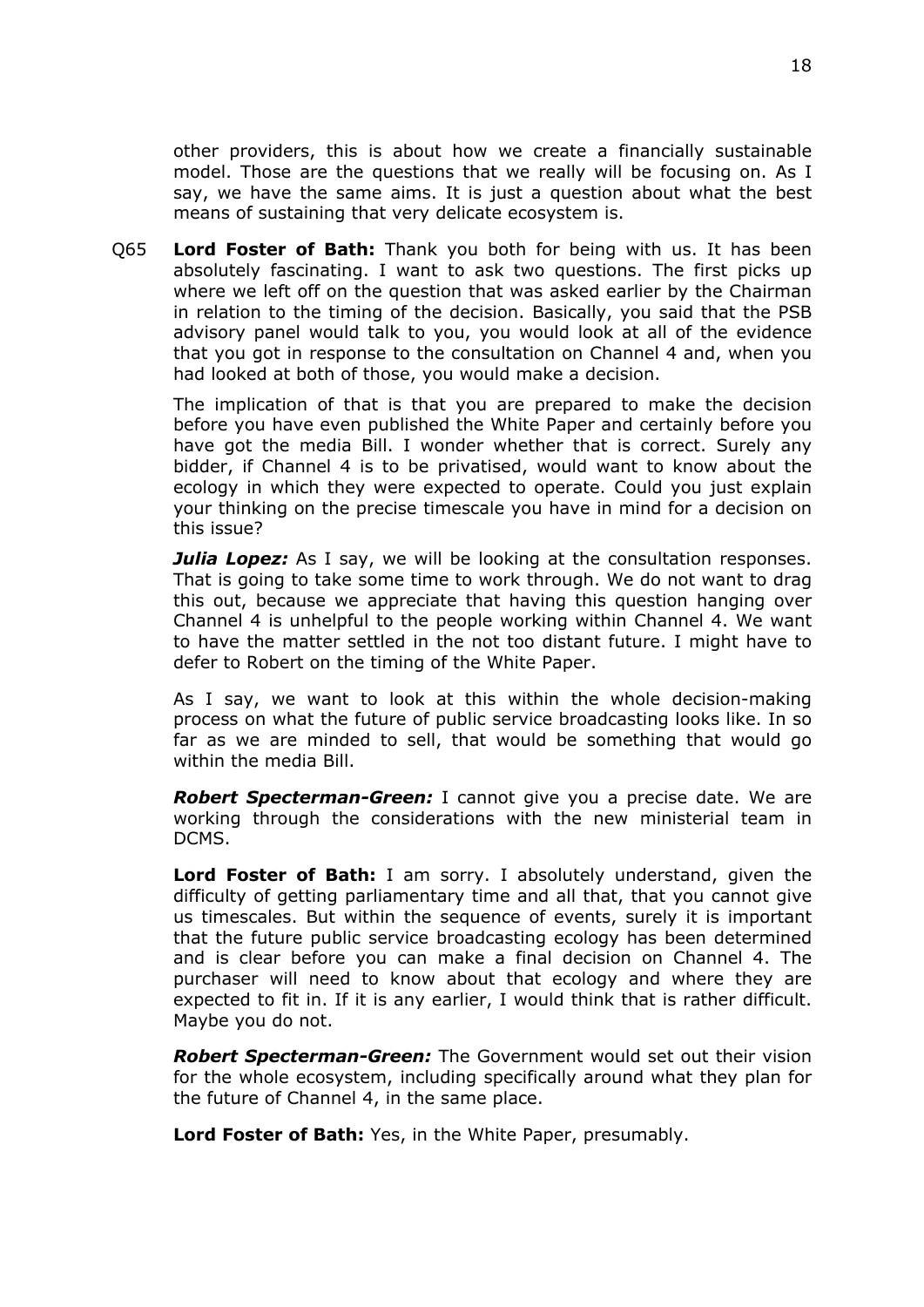*Robert Specterman-Green:* If the Government were to decide to sell Channel 4, there would then be legislative changes that would be needed. It is currently a public corporation; it would need to be converted into an entity that could be sold. It would clearly make sense to use the same legislative vehicle to enable that alongside any other reforms that the Government intend to take forward to strengthen the public service broadcasting system. We see all of this travelling together in the way that you outlined.

**Lord Foster of Bath:** Thank you. That is very helpful. You are saying that within the White Paper you will set out your vision for public service broadcasting and your vision for the future of Channel 4 at that time, but you would not be making the decision on Channel 4 until you have set that out in the White Paper. I am sorry; I am just trying to be really clear on where we stand.

*Robert Specterman-Green:* The White Paper will set out the Government's position on all of those issues.

**Lord Foster of Bath:** It will set out its view on all of those things, so no decision will be made until there is a White Paper.

*Robert Specterman-Green:* The White Paper will be the vehicle for communicating the Government's decision.

**Lord Foster of Bath:** Thank you. That is very helpful. My second question picks up on a number of the issues that have been discussed. We have already spent quite some time talking about the remit, quotas and purposes, and we have even talked about the culture of the organisation, and yet when we looked at each of those, Minister, in relation to culture, which was raised by Lord Lipsey, you said that you would be minded to consider the culture in any negotiations. In relation to the remit of Channel 4, whatever that means—it could include quotas or not—you again said that the remit would be part of the negotiations. There is nothing really fixed in your mind, because presumably if somebody offered you £1 trillion but for a very small remit, you might be minded. It would be helpful to have clarity on that.

I want to take it one stage further, because you said you wanted Channel 4 to remain a public service broadcaster. If I can remind you—this is based on evidence from a 2009 House of Commons Select Committee on public service broadcasting—Michael Grade, during the financial crisis of that time, gave evidence to the committee and he said of a private sector company—ITV—that ITV would like to remain a public service broadcaster, but that this was conditional on two things: first, he wanted regulatory constraints, including on ITV's original content obligations and on sale of television advertising, to be relaxed; secondly, he placed a value of £35 million on the spectrum that ITV receives as a public service broadcaster. He said, "We will deliver £35 million of PSB value … either in cash or in kind, whatever the policy-makers decide they would like".

The implication of that is that a privately owned Channel 4 could basically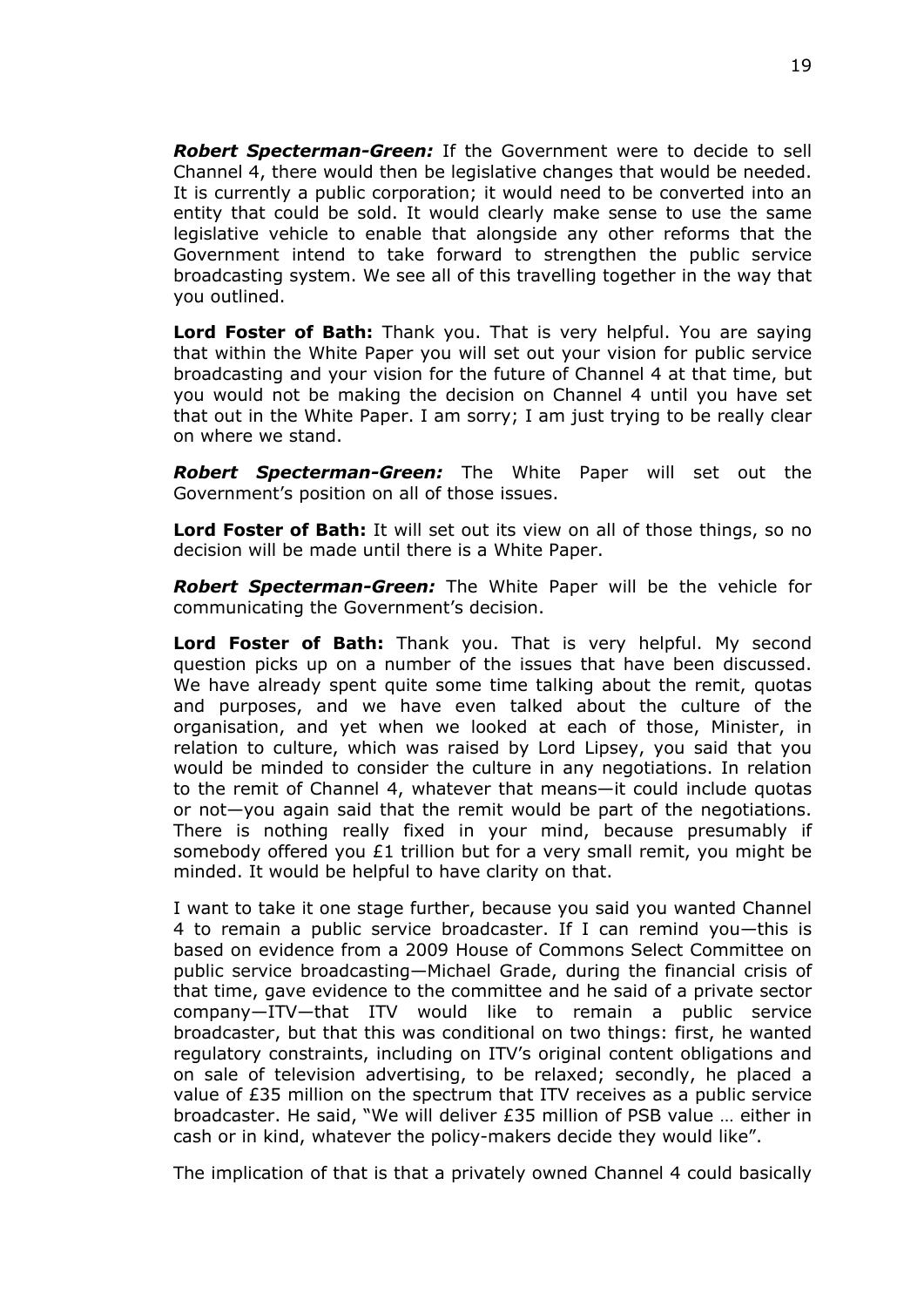turn around at any time and say, "We do not want to stay as a public service broadcaster. We could get rid of most of our remit, our quotas, our purposes or our culture as we choose". How are you going to build the protections into a sale if we already have an example of a private sector company threatening to pull out, in return for which it did get relaxation of its remit?

*Julia Lopez:* This is why it is so important that any question of sale is viewed in the wider context. If a future owner was minded to do that, they would need to be aware that they would losing something as well. They would be losing prominence or other things of value that we, as the Government, can wrap around any entity listed as a public service broadcaster. It is for us to consider what the incentives are for a broadcaster to want to remain a public service broadcaster and how we deal with the licensing process through Ofcom to maintain that desire to be a public service broadcaster. I do not know, Robert, whether you have anything else to add on that.

*Robert Specterman-Green:* ITV remains a public service broadcaster because it is continuing to deliver its remit, which is monitored by Ofcom. Licences come up for renewal from time to time, and clearly these are considerations that you would take into account. As you acknowledged, we have said that we wish for Channel 4 to remain a public service broadcaster.

**Lord Foster of Bath:** Time is now very brief, but I am just making the point that you can wish for it to remain a public service broadcaster but you cannot insist on that. You can want it to be a public service broadcaster but it could, as ITV successfully did in 2008-09, have the remit reduced. The consideration of the remit and all the things we talked about are not protected if you go down the privatisation route.

*Robert Specterman-Green:* That is arguably true of any of our public service broadcasters, whether they are privately owned or publicly owned. The BBC has a negotiation and a discussion with Ofcom, which now regulates it, around its operating licence. The nature of the ownership is not the unique factor in that kind of discussion.

**Lord Foster of Bath:** Having a publicly owned public service broadcaster is surely very different from having a privately owned one. That surely is demonstrated at the moment by the ability of Ofcom to very heavily restrict or cover what Channel 4 does and, for instance, the royal charter in relation to the BBC. The BBC could not pull out of being a public service broadcaster. You would just sack the board and bring in another board.

*Robert Specterman-Green:* I have given my view on where I think the levers are.

Q66 **Viscount Colville of Culross:** Your new Secretary of State has said that she does not think the BBC will exist in 10 years' time. What do you as a Minister think? Is there a role for publicly owned channels in our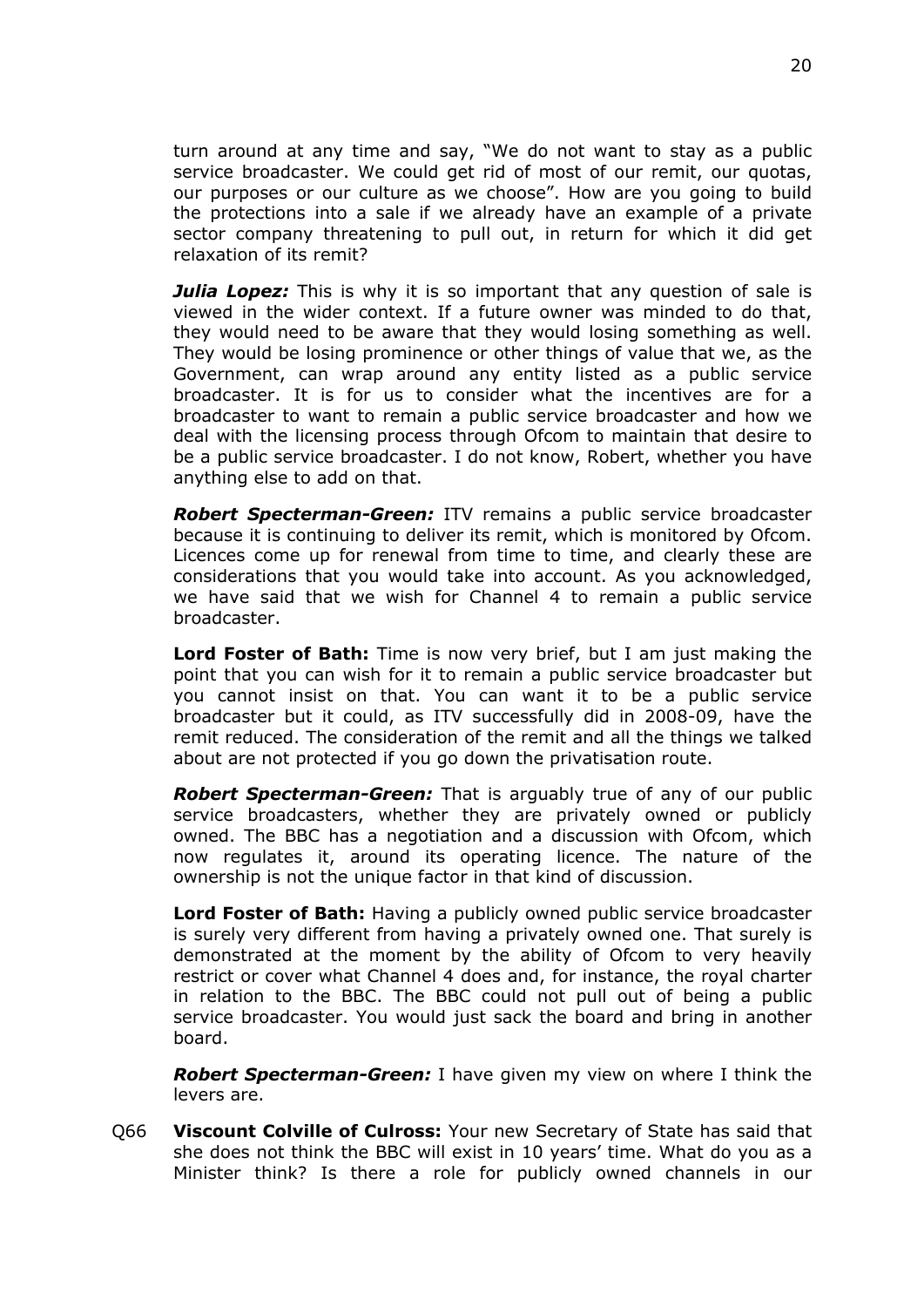## ecosystem?

*Julia Lopez:* I am not sure that is a fair characterisation of what the Secretary of State said. We acknowledge that there are challenges to the future of public service broadcasting, which is what we are trying to address and deliver on through the work we are doing.

**Viscount Colville of Culross:** Do you as a Minister think there is a role for publicly owned PSBs?

*Julia Lopez:* Do I think there is a role for the BBC going forward? Yes, of course.

**Viscount Colville of Culross:** Is there a role for Channel 4, which is still publicly owned? That is what we are discussing.

**Julia Lopez:** On the ownership of Channel 4, the question for me is about how we make sure that Channel 4 thrives and succeeds long into the future in a very dynamic, fast-changing broadcasting landscape. It is about trying to maintain that investment in British content, trying to have a thriving independent production sector and trying to have content that is relevant and important and serves broader public interests when it comes to what our constituents want to watch. Those are the questions for me. I am concerned about the ownership structure in so far as it serves those policy aims, but I am not ideological about the ownership structure.

**Baroness Stowell of Beeston:** I will try to be brief. Just to go back to the question of remit but in a broader context, in a way, when we look at remit and discuss it in this context, we are really describing what a channel is required to do and how it should go about doing it. Some of that is currently prescribed in legislation; some of it is in the hands of Ofcom as the regulator. As you look at public service broadcasting in the round—again, this is taking my leave from my colleague; I am asking a question and hoping the answer is "yes"—will you also be looking at the possibility of defining, in very simple basic terms but enshrining it in legislation, the purpose of each of the public service broadcasters that make up the whole picture—the ecosystem, the ecology or whatever word we want to use?

That might be a way of also making sure that you are able to preserve something, which is the fundamentals of public service broadcasting, that allows the flexibility around the different and changing nature of the world as things evolve. When you are looking at public service broadcasting in preparation for the White Paper, which we have been able to establish today very helpfully will be the vehicle through which you announce your decision on Channel 4, I would hate to think that there was not a way of considering the future of public service broadcasting that is not necessarily as tightly prescribed in legislation as the way it is at the moment, in a rather higgledy-piggledy way from channel to channel.